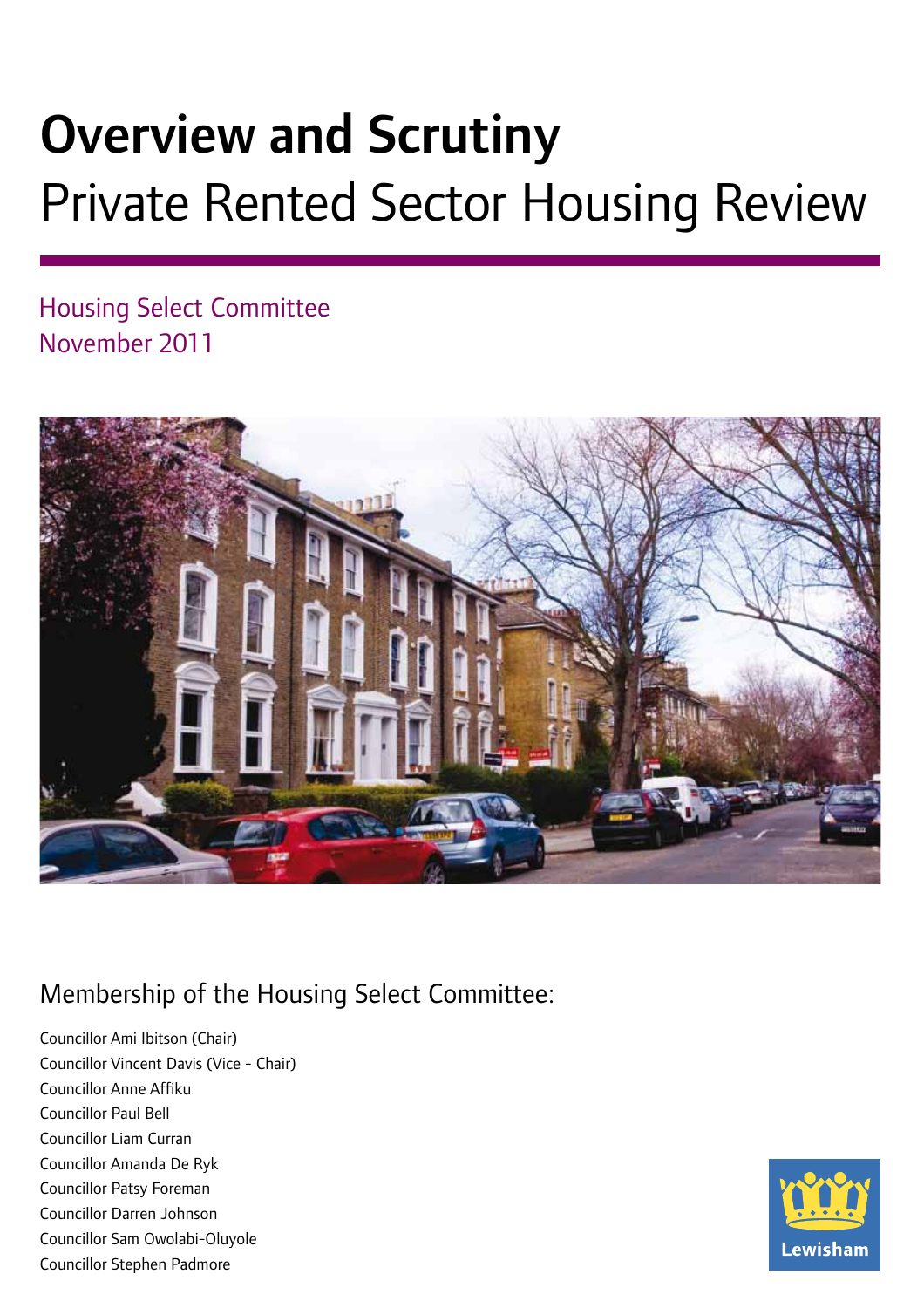## **Contents**

| 1. | <b>Chair's introduction</b>                                                                                                                                              | 3                                |
|----|--------------------------------------------------------------------------------------------------------------------------------------------------------------------------|----------------------------------|
| 2. | <b>Executive summary</b>                                                                                                                                                 | 4                                |
| 3. | <b>Purpose and structure of review</b>                                                                                                                                   | 4                                |
| 4. | <b>Background</b>                                                                                                                                                        | 5                                |
| 5. | <b>Findings</b>                                                                                                                                                          | 7                                |
|    | Access to private sector housing - costs<br>Access to private sector housing - supply<br>The quality of private sector housing<br>The security of private sector housing | $\overline{7}$<br>10<br>12<br>20 |
| 6. | <b>Recommendations</b>                                                                                                                                                   | 26                               |
| 7. | <b>References</b>                                                                                                                                                        | 28                               |
| 8. | <b>Appendices</b>                                                                                                                                                        | 29                               |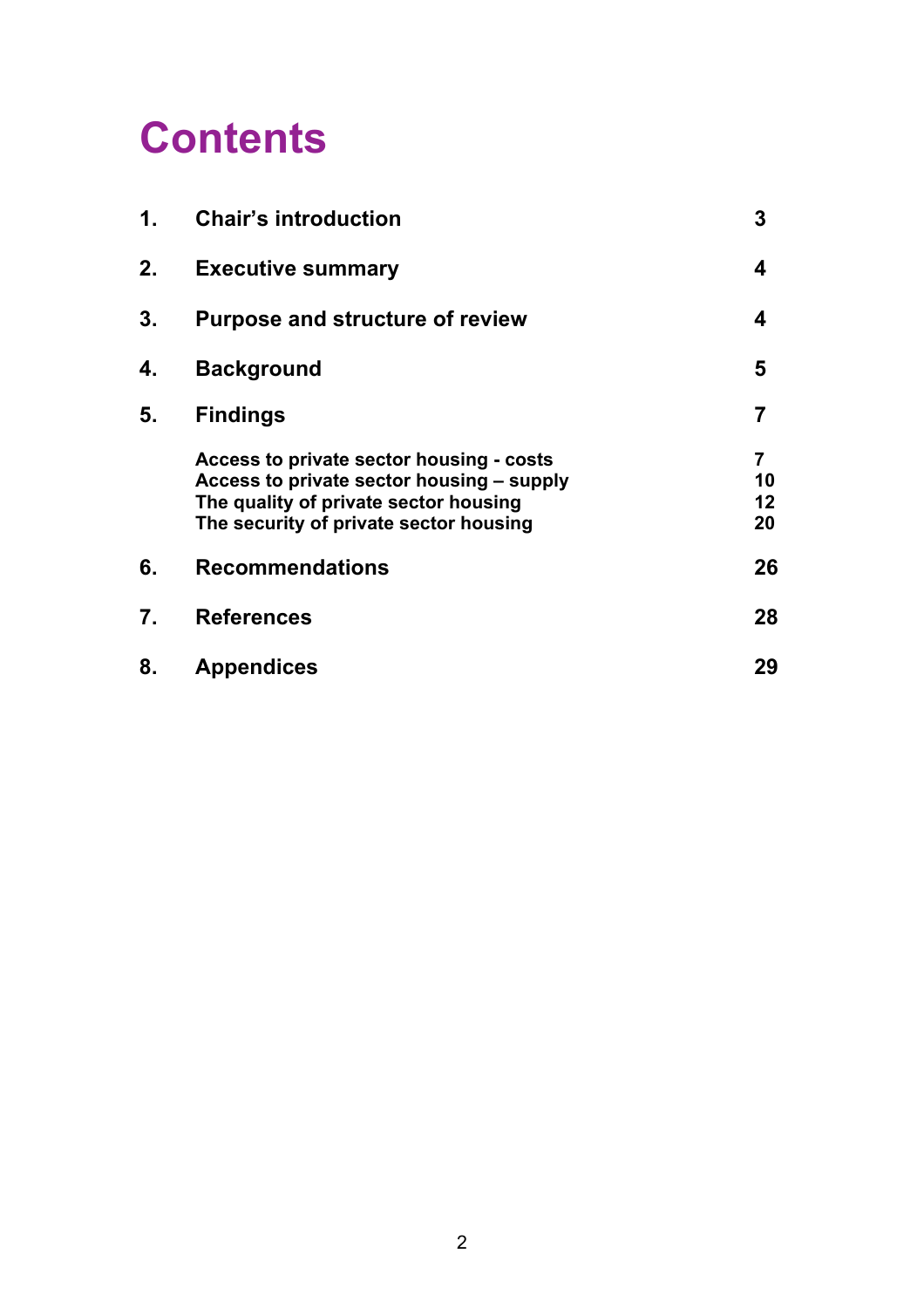## **1. Chair's Introduction**

Lewisham has a large proportion of residents living in private rented accommodation, and this is likely to continue to increase – despite its increasing unaffordability - so this review is, we feel, timely. The Housing Select Committee very much hope that our report and recommendations can inform and support the council's efforts to set up new systems and processes for supporting the borough's residents living in the private rented sector and improve services.



A particularly interesting aspect of our investigation was the opportunity to speak first hand with a private rented sector tenant, landlord and letting agent about their experiences and views on how the council could improve its provision for those living and working in this tenure. It was clear that a clearly defined and well communicated approach is needed to ensure that all parties are aware of the support and assistance the council can provide to them.

We noted the need for landlords and agents to be made fully aware of their own rights and also legal responsibilities towards their tenants, in particular smaller, nonprofessional landlords. We welcome the successful Landlords Day which the council held recently and hope that more events such as this can feature as part of the council's offer to private landlords. If this, and other possible measures, can enhance the council's relationship with landlords, we would hope that there could and would be a subsequent knock-on effect of improvements for tenants.

Our recommendations also include ideas, taking into account what is legally possible, for ensuring better quality of accommodation in the private rented sector and encouraging and increasing landlord and agency accreditation, the investigation of possible further licensing schemes for houses in multiple occupation (HMO's) and the provision of support and advice for tenants experiencing difficulties with their landlord or other issues such as anti-social behaviour.

We are very grateful and would like to thank, in particular our witnesses who gave evidence about the sector: Arthur Klein, a local private landlord; Demetrios Antoniou, a local lettings agent; Lara Robinson, a private rented housing tenant; and Rachel Braverman, from Lewisham CAB; as well as the council officers who assisted.

Finally, of course, thank you to all the committee members who took part and contributed to our lively discussions and suggested ideas for recommendations, and to our scrutiny manager Charlotte Dale for making sense of it all!

Cllr Ami Ibitson Chair of the Housing Select Committee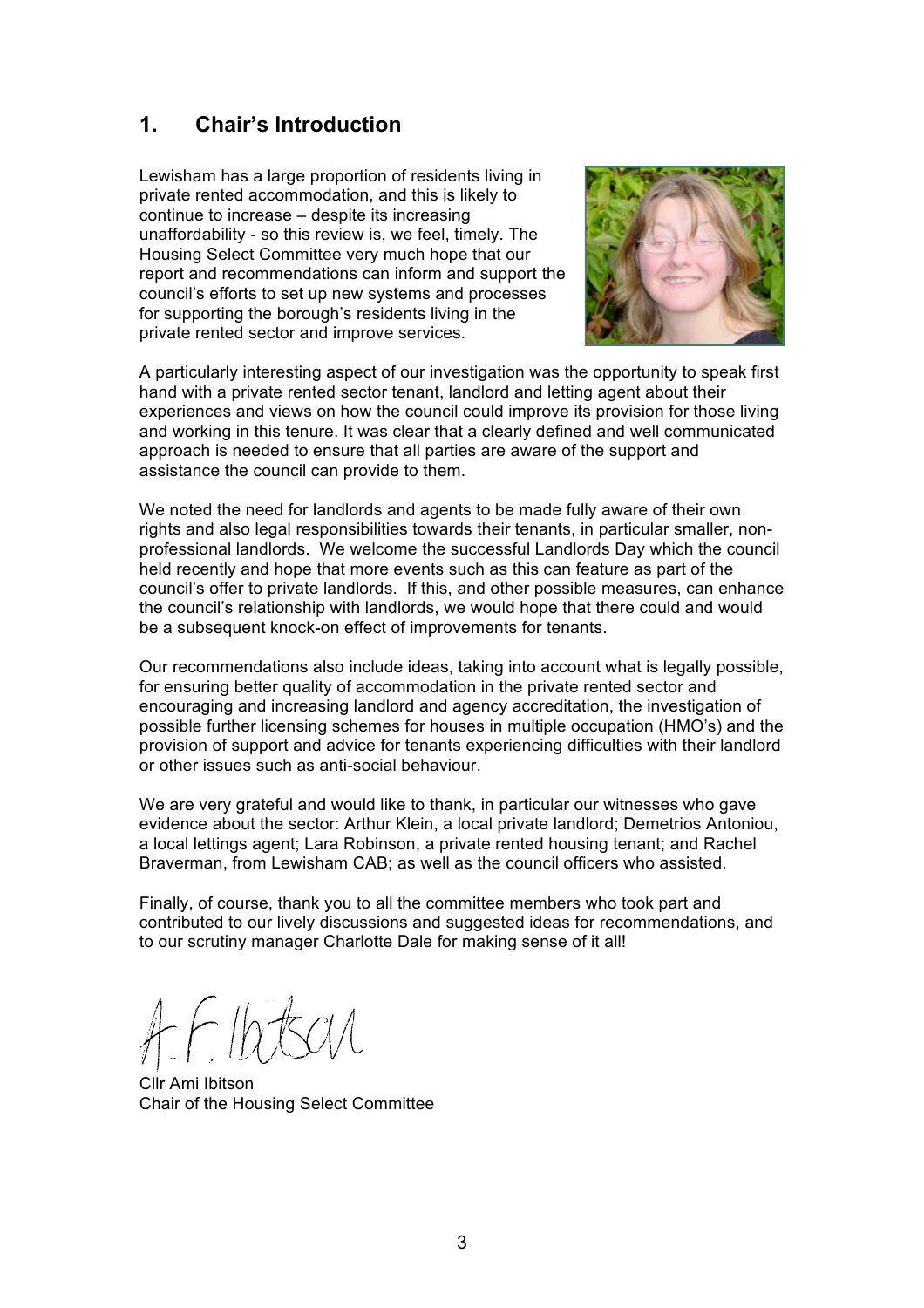## **2. Executive Summary**

- 2.1 The private rented sector in Lewisham is large and growing with over 33,000 privately rented dwellings representing more than 30% of the borough's housing stock. The sector serves a large proportion of the Lewisham's residents as for many households, the private rented sector is their first and only option for housing, as home ownership is financially out of reach and the demand for social housing far outstrips supply. It is for this reason that the sector must be both supported and regulated; so that the residents relying on this form of accommodation, can have access to high quality and much-needed local housing.
- 2.2 Unfortunately, the private rented sector in the UK has more than its fair share of poor landlords and lettings agents, charging excessive fees and rent in exchange for substandard and insecure accommodation. In view of this, the committee decided to investigate the provision of private rented accommodation in Lewisham, focussing on access to the sector, the quality of housing provided and the security of tenancies. Members also chose to examine how the council used the private rented sector and how it worked with private landlords and tenants.
- 2.3 There are many advantages to living in the private rented sector. It offers households flexibility, allowing people to live where they want to and follow employment opportunities; it is more readily available than social housing; and it is, generally, a cheaper option than buying property and paying a mortgage. The committee hopes that the recommendations arising from this review, which aim to improve the council's regulatory and information provision processes and structures, will allow more residents to enjoy these advantages and reduce the number of residents suffering the disadvantages – poor quality housing and unaffordable rents and charges.

## **3. Purpose and Structure of Review**

- 3.1 The aim of this review was to assess:
	- How the council currently uses the private rented sector and how it works with landlords and tenants in the sector.
	- How access to the private rented sector and its quality and security can be improved.
- 3.2 The review was scoped in May 2011 and two evidence sessions were held in July and September 2011. At the July session, the committee considered comprehensive written information relating to the review aims, as stated above. At the September session, the committee heard from the following expert witnesses on the same themes:
	- Arthur Klein A local private landlord
	- Demetrios Antoniou Director of Omega Lettings (a local lettings agent)
	- Lara Robinson A private rented accommodation tenant
	- Rachel Braverman Joint Chief Executive of Lewisham CAB.
- 3.3 To coincide with the review, a landlords information day was held in September 2011 for private sector landlords and established letting agents. The main aim of the day was to provide information on the different types of leasing schemes the council has in place, the improvements being made to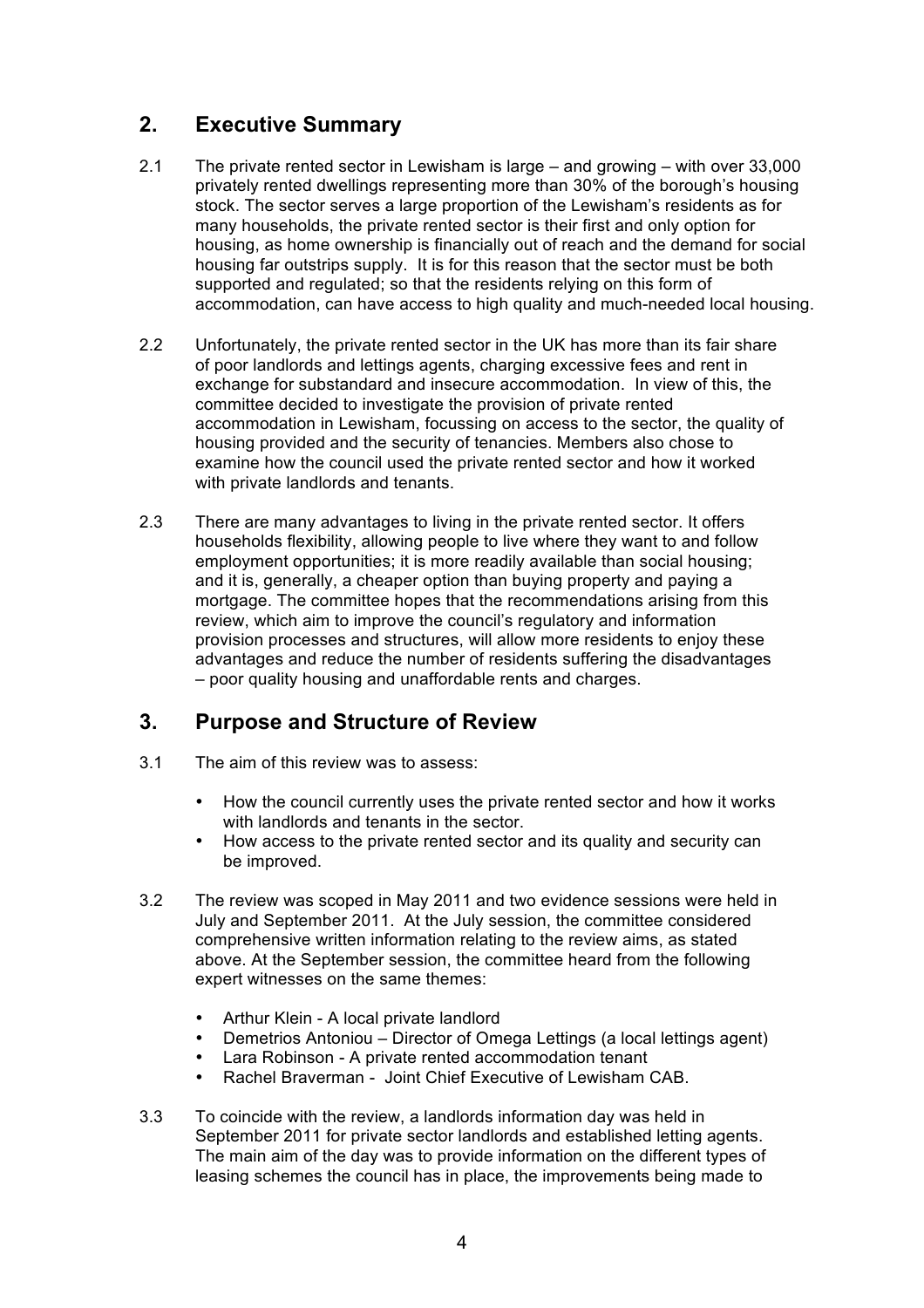the services offered and the thinking behind the council's establishment of a social lettings agency. The event aimed to attract as many landlords as possible to join council schemes and offer their properties for those in housing need and in receipt of housing benefit.

3.4 The committee concluded its review and agreed its recommendations in November 2011.

## **4. Background**

- 4.1 There are around 33,180 privately rented dwellings in Lewisham (33% of which contain households in receipt of housing benefit<sup>1</sup>), operated by an estimated 3,700 private landlords<sup>2</sup> and the sector is growing - Lewisham's private rented sector doubled in size from 14% of the housing stock in 2001 to 30% of the stock in 2007 $3$ , which is the largest rate of growth in the private rented sector in London. In terms of the quality of the housing in this sector, 36.7% of privately rented dwellings in Lewisham are believed to be non-decent<sup>4</sup>. (Although this does not mean that these properties are uninhabitable, as it is estimated that only around 1,000 properties are non-decent to the extent that enforcement activity is required<sup>5</sup>). Lewisham is a high turnover borough with residents staying in a property for an average of five years compared to the national average of eight years. The private rented sector is particularly susceptible to churn, with approximately 50% of the market turning over every two years $^6$ .
- 4.2 For many households, the private rented sector is the first and only option as home ownership is financially out of reach and the demand for social housing far outstrips supply. It is therefore important to ensure that this growing sector in Lewisham is both supported and regulated, to ensure that residents can access high quality and much-needed local accommodation.
- 4.3 Historically, one of the chief functions of the private rented sector has been to provide short term accommodation to those who either require this type of flexible housing or who are unable to access other housing options. Because the council has many more people registered on its housing list than properties available, most people on the housing list face no prospect of being housed by the council and therefore often privately rent instead. There are advantages and disadvantages to the private rented sector. On the one hand it offers households flexibility, allowing them to live where they want to and follow employment opportunities. The private rented sector is also popular amongst students and renting is also, generally, a cheaper option than buying property and paying a mortgage. On the other hand, privately rented accommodation is not always of the quality desired by the tenant, nor is the rent, generally, as affordable as social rent. However, as changes to welfare benefits (see paragraphs 5.72 to 5.75) and changes to the funding framework for new social housing schemes are implemented, the rent differentials between social housing and private sector housing will reduce.
- 4.4 The council uses the private rented sector in various ways to help meet housing need and homelessness obligations and to prevent homelessness. However,

 $\overline{a}$ <sup>1</sup> Figures from the Council's benefit team indicate that the number of households receiving housing benefit at the start of May 2011 was 10,551.

<sup>2</sup> Lewisham Private Rented Sector Study, Opinion Research Services, February 2011, p7

Lewisham Local Development Framework: Housing Market Assessment 2007-2008, December 2009, p68 <sup>4</sup>

<sup>&</sup>lt;sup>4</sup> Lewisham Private Rented Sector Study, Opinion Research Services, February 2011, p15

<sup>&</sup>lt;sup>5</sup> Minutes of the Housing Select Committee meeting held on 6 July 2011.

<sup>&</sup>lt;sup>6</sup> ibid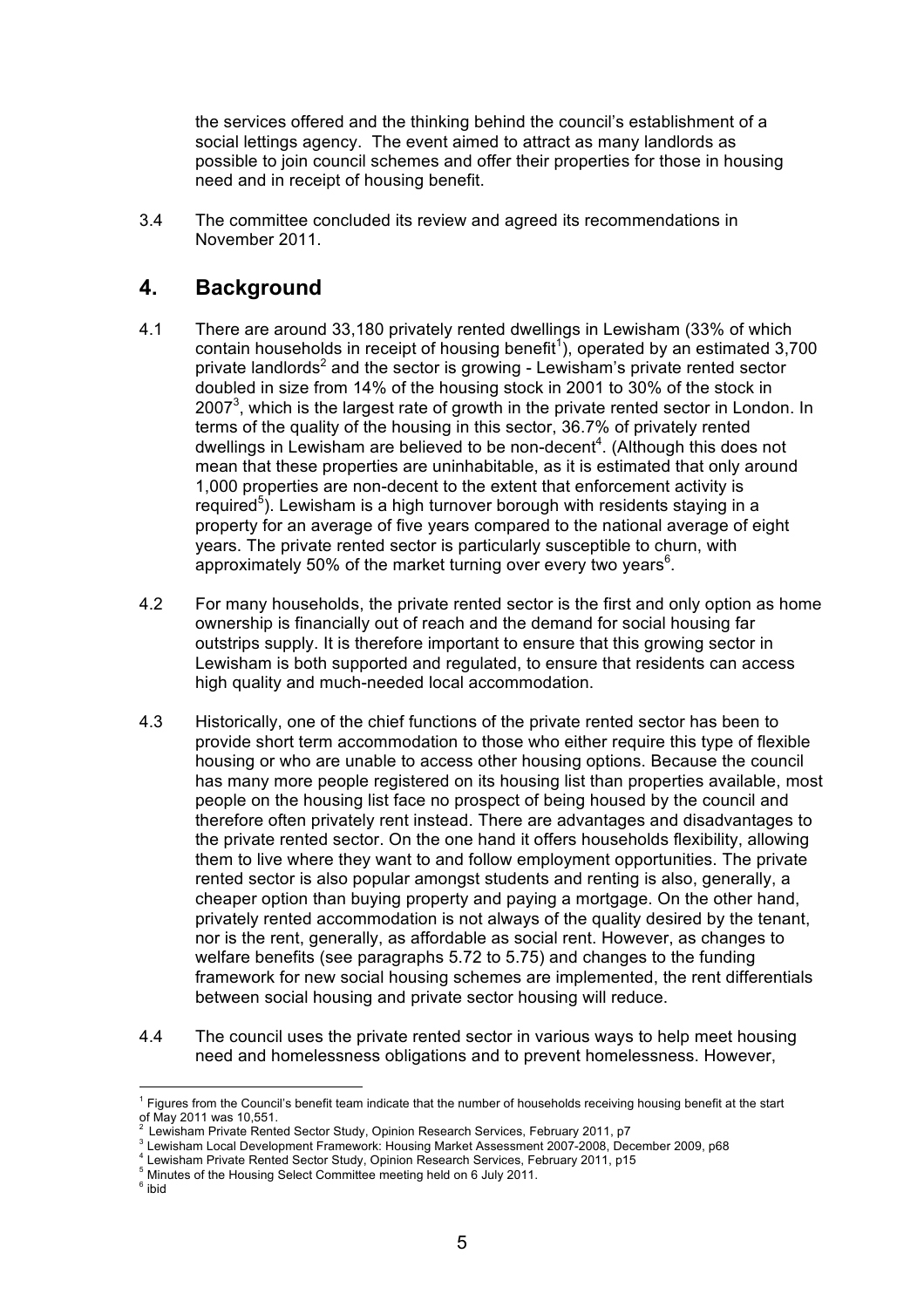Lewisham, like other local authorities, has arguably missed some of the opportunities that could be gained through a more effective partnership between the authority and private sector landlords. The council needs to start looking at landlords as private businesses which, if well supported, can pass benefits on to their residents.

- 4.5 A Housing Programme Project has started working on four separate, but related, projects on key strands of private rented supply. The aim of all of the projects is to improve the supply of properties and services to residents in the private rented sector and, importantly, to improve the relationship the council has with private landlords. The projects are:
	- **Bed & Breakfast** to reduce the usage and costs of Bed and Breakfast accommodation whilst delivering a better customer experience for those in need of temporary housing.
	- **Private Sector Leasing** (PSL) to implement a range of short-term measures which will secure maximum benefit for the existing PSL scheme, thus reducing pressure on existing temporary accommodation and social housing stock.
	- **Housing Register and Related Services** to look at ways of improving the customer experience from the first point of contact.
	- **Private Rented Sector** to explore options for the development of a single unit to deal with all private rented sector housing in the borough, drawing together existing services to improve relationships with landlords and other providers, improve the quality of properties, increase procurement and offer secure, sustainable accommodation for customers.

**Recommendation 1: The Committee welcomes the potential development of a single unit within the Council to deal with all private rented sector housing in the borough. The services that this unit will be able to provide to private sector tenants requiring advice and assistance should be well publicised. Consideration should also be given to setting up a users forum, to allow private tenants to provide feedback to the unit on their experiences of privately renting and help shape the services provided by the new unit.**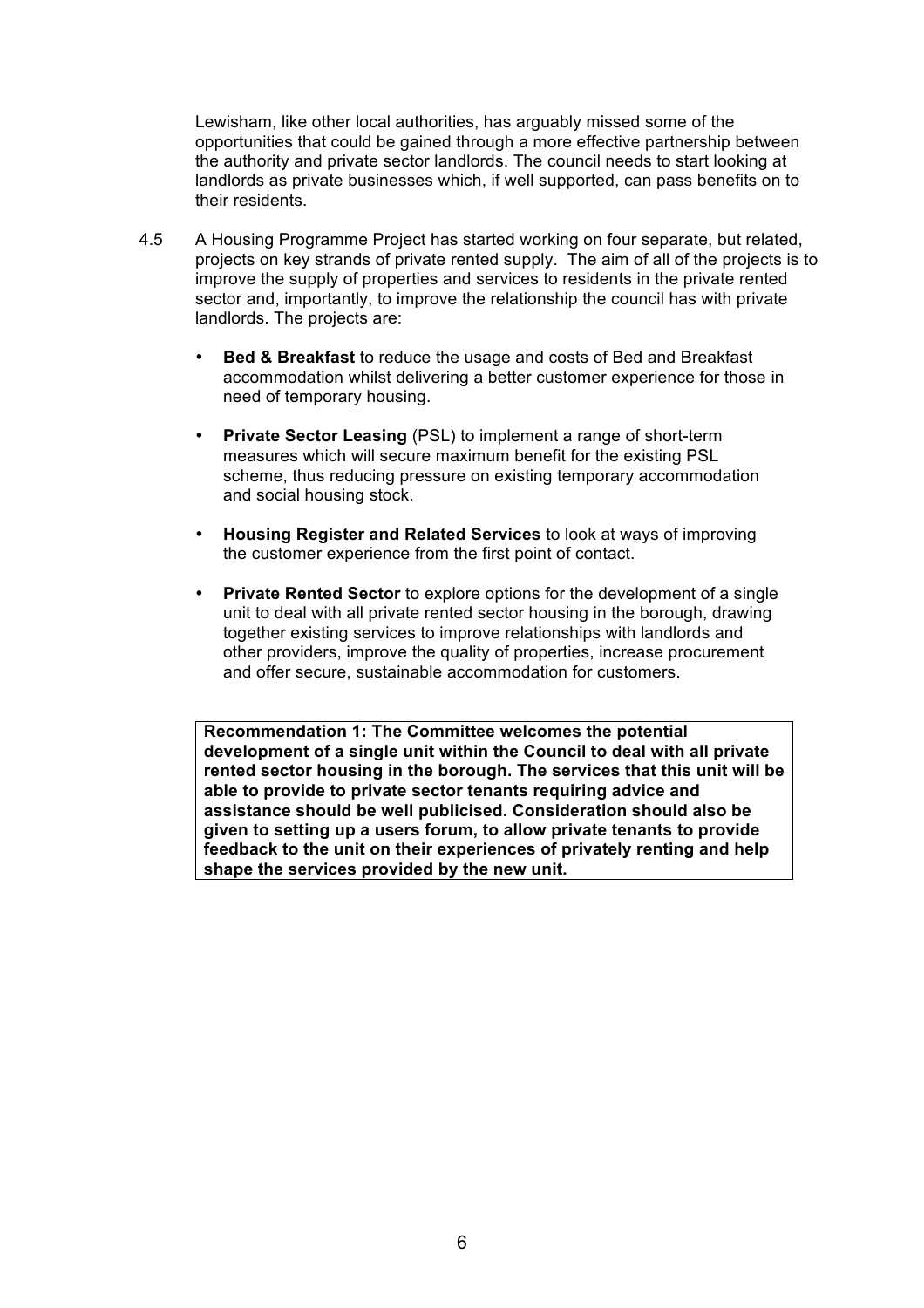## **5. Findings**

## **ACCESS TO PRIVATE RENTED ACCOMMODATION - COSTS**

- 5.1 Access to the private rented sector can be affected by the costs associated with this tenure. Costs include:
	- Possible one-off letting agent's fees for 'finding' the property, checking references and drawing up the contract, where the property has been found by a lettings agent.
	- The deposit and 'rent in advance' required usually adding up to about 8 weeks worth of rent.
	- The rent (this is generally higher than social rent and may not be covered by the Local Housing Allowance<sup>7</sup>).
- 5.2 The fees associated with lettings agents are discussed below. In addition to potential letting agents fees, a deposit of a month's rent is normally required when renting in the private sector, to cover any damage to the property during the rental period. This is repayable when the tenant leaves the property and has to be kept by a neutral tenancy deposit protection scheme in order to prevent disputes ${}^{8}$ . In addition, landlords often ask for rent to be paid four weeks in advance. Various council schemes exist to help residents with deposit and rent-in-advance costs; and in terms of paying the ongoing rent, private tenants on benefits or low incomes can apply for housing benefit. Further information on this is provided in paragraphs 5.11 to 5.16 below.

## *Letting agency fees*

- 5.3 Letting agencies have an important role in the market for private rented accommodation. They manage properties on behalf of landlords, vetting potential tenants through reference and credit checks and ensuring that the properties they manage adhere to health and safety regulations (e.g. have current gas and electricity safety certificates). They may also be responsible for drawing up tenancy agreements, dealing with the deposit and collecting the rent on a monthly basis. If there are any issues with regards to the state of the property, it is the letting agent who is contacted by the tenants and has to deal with the inquiry. Letting agencies make their money from some or all of the following charges:
	- Charging the landlord a fee for managing the property (normally around 10% of the rent).
	- Charging tenants and/or the landlord a finding fee.
	- Charging tenants a fee for checking references.
	- Charging tenants and/or the landlord a fee for drawing up the tenancy agreement (and possibly for renewing it after the initial contract period).
- 5.4 The fees charged by letting agencies can vary considerably. In 2009, the CAB carried out a survey of 424 letting agents and found that 94 per cent imposed additional charges on tenants on top of the deposit and rent in advance. The charge for checking references ranged from £10 to £275 and the charge for

 $\overline{a}$  $^7$  LHA is used to calculate how much housing benefit an individual or family is entitled to if they rent their home from a private landlord.

Tenancy deposit protection (TDP) schemes guarantee that tenants will get their deposits back at the end of the tenancy, if they meet the terms of the tenancy agreement and do not damage the property. Landlords must protect their tenants' deposits using a TDP scheme if they have let the property on an assured shorthold tenancy (AST) which started after 6 April 2007.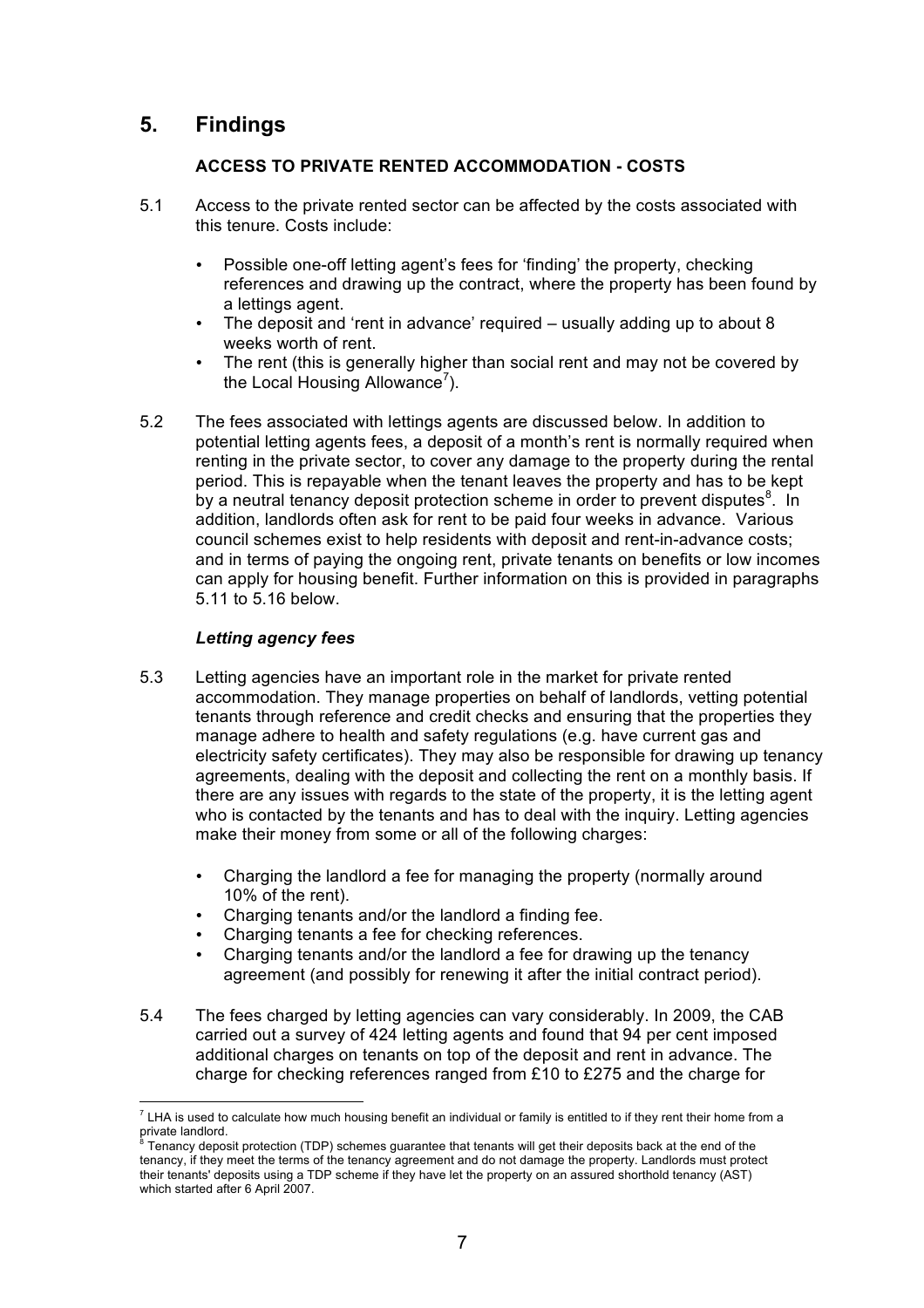renewing a tenancy ranged from £12 to £220. In some cases additional charges for a tenancy amounted to over £600 $^9$ . In Lewisham, the fees charged to landlords for managing a property range from 5 to 12% of the rent; and for finding tenants the fees range from one month to six weeks' rent. The fees charged to tenants range from £100 to £420 for references and contract administration.

- 5.5 The fees charged by letting agencies are sometimes seen as 'unfair', especially if they are:
	- Out of proportion with the service provided. (E.g. renewing a tenancy agreement might only involve printing out a standard agreement and getting it signed, but £200+ might be charged for this service.)
	- Charged to tenants, but would be more logically charged to the landlord. (E.g. landlords choose to request references so might reasonably be expected to pay for them to be checked.)
	- Not transparent. (E.g. agencies are not always upfront with tenants about what they will be expected to pay).
- 5.6 The CAB recently surveyed 1,289 tenants who visited the Citizens Advice website over a three month period, and found that 73 per cent were dissatisfied with the service provided by their letting agent<sup>10</sup>. Common concerns included the imposition of additional charges, difficulties in contacting the agent, delays in getting repairs carried out and inadequacies in the protection of tenants' money.
- 5.7 Letting agencies are not subject to statutory regulation governing their prices or service quality. Anyone can set themselves up as a letting agency, without any expertise, qualification or accreditation. The Government does not plan to introduce regulation.
- 5.8 However, the council is taking forward work to establish a social lettings agency, either for Lewisham or sub regionally, to (a) act as a portal through which private properties and tenants can be linked and (b) provide one point of contact for all landlords. The aim would be to improve standards and encourage fair rents, in return for providing landlords with comprehensive advice on rights and responsibilities and help with marketing. There would also be some scope for income generation, as the professional services provided by the council would be charged for, although the charges would need to be set at a level to rival commercial agencies in order to attract business.

**Recommendation 2: The Housing Select Committee fully supports the establishment of a social lettings agency, either for Lewisham or sub regionally, and asks to be kept updated on all progress made in relation to this.**

#### *Other costs: the deposit and rent-in-advance*

5.9 Options for covering the upfront money required when renting privately include saving for the deposit/advance rent (and any letting agent fees) or getting a credit

 $\overline{a}$  $^9$  Let Down, CAB evidence on letting agents and their charges, May 2009, P2. See:

http://www.citizensadvice.org.uk/let\_down.htm <sup>10</sup> Ibid, P2.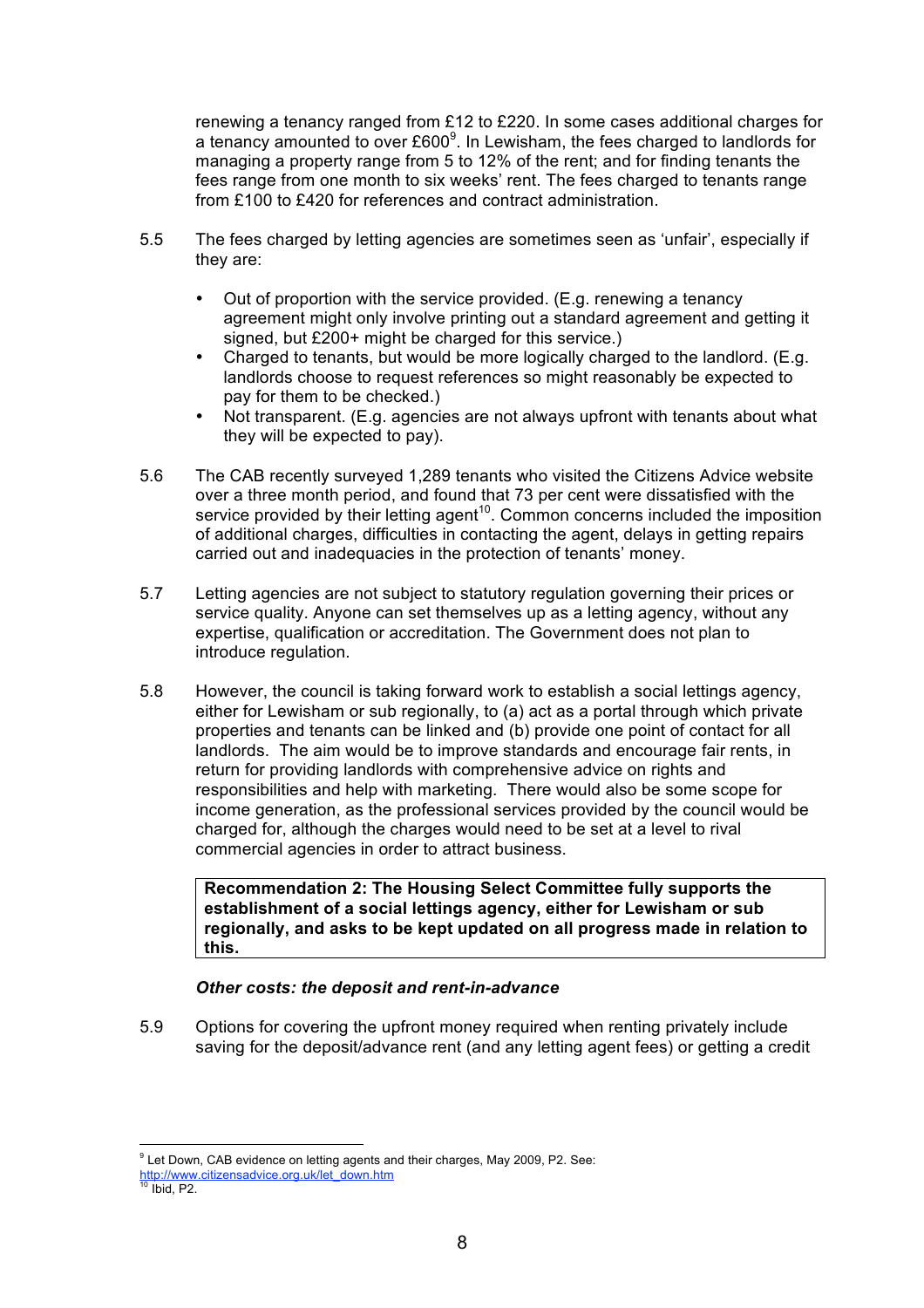union or bank loan. Residents receiving Income Support or Job Seekers Allowance can apply for a budgeting loan to cover rent in advance but not to cover deposits $11$ .

5.10 Three council schemes specifically assist residents with the costs of renting privately: the Rent Incentive Scheme (RIS), the Hostel Diversion Project and the Fresh Start Scheme.

## *(a) The Rent Incentive Scheme*

5.11 The rent incentive scheme (RIS) helps eligible people rent a home in the private sector. Those eligible for the scheme<sup>12</sup> receive the first two months' rent in advance which will usually cover the deposit and 'rent in advance' required by the landlord. Other benefits include the council (a) checking the chosen property to make sure it is safe and secure to live in; (b) making sure the tenant is guaranteed at least a 12 month tenancy; (c) providing a named person to contact in case there any problems with the tenancy; and (d) providing assistance in claiming housing benefit.

## *(b) The Hostel Diversion Project*

- 5.12 The hostel diversion project works by 'diverting' people who present as homeless to the Single Homeless Intervention and Prevention service (SHIP) from hostels and into the private rented sector. Clients are eligible for the scheme if they meet the referral criteria for the project: they (a) must have support needs which would qualify them for referral into the hostel system if a vacancy was available: (b) be capable of managing their own tenancy if appropriate support is provided; and (c) must not be eligible for housing under Lewisham's statutory responsibilities.
- 5.13 SHIP clients who are referred to the project are interviewed jointly by the hostel diversion project coordinator and their SHIP liaison worker. If they are accepted onto the waiting list, their housing requirements are passed on to the a RIS procurement specialist who will attempt to source a suitable private rented property. Once an offer is made, the project coordinator attends the viewing with the client, liaises with the landlord and provides any necessary help in setting up the tenancy. The prospective tenant is then passed to the RIS housing benefit specialist who completes the application and fast tracks it to approval stage. Once the claim has been approved, RIS staff authorise payment of two months' rent in advance to the landlord. The Project Coordinator acts as the primary support worker for the first twelve weeks of the tenancy. At the end of this period, the case is closed if the client is managing well on their own. If there are still support needs, the case is transferred either to SHIP's floating support team or to Lewisham Reach, depending on the nature of the support need.

## *(c) Fresh Start*

 $\overline{a}$ 

5.14 The Fresh Start scheme is particularly aimed at those on the housing list that are overcrowded and wish to move into private sector accommodation, including in different parts of the country. To be eligible for the Fresh Start scheme, the applicant must be a Lewisham tenant, including those in hostels or temporary accommodation, accepted as priority homeless or registered as an overcrowded applicant on Lewisham's housing register. Applicants with serious rent arrears or a

 $11$  Residents receiving Income Support or Jobseekers Allowance may also be eligible for a Community Care Grant to cover the cost of a removal van, and any redecorating or furnishing costs associated with moving into private rented accommodation.

The scheme is for homeless families or families threatened with homelessness.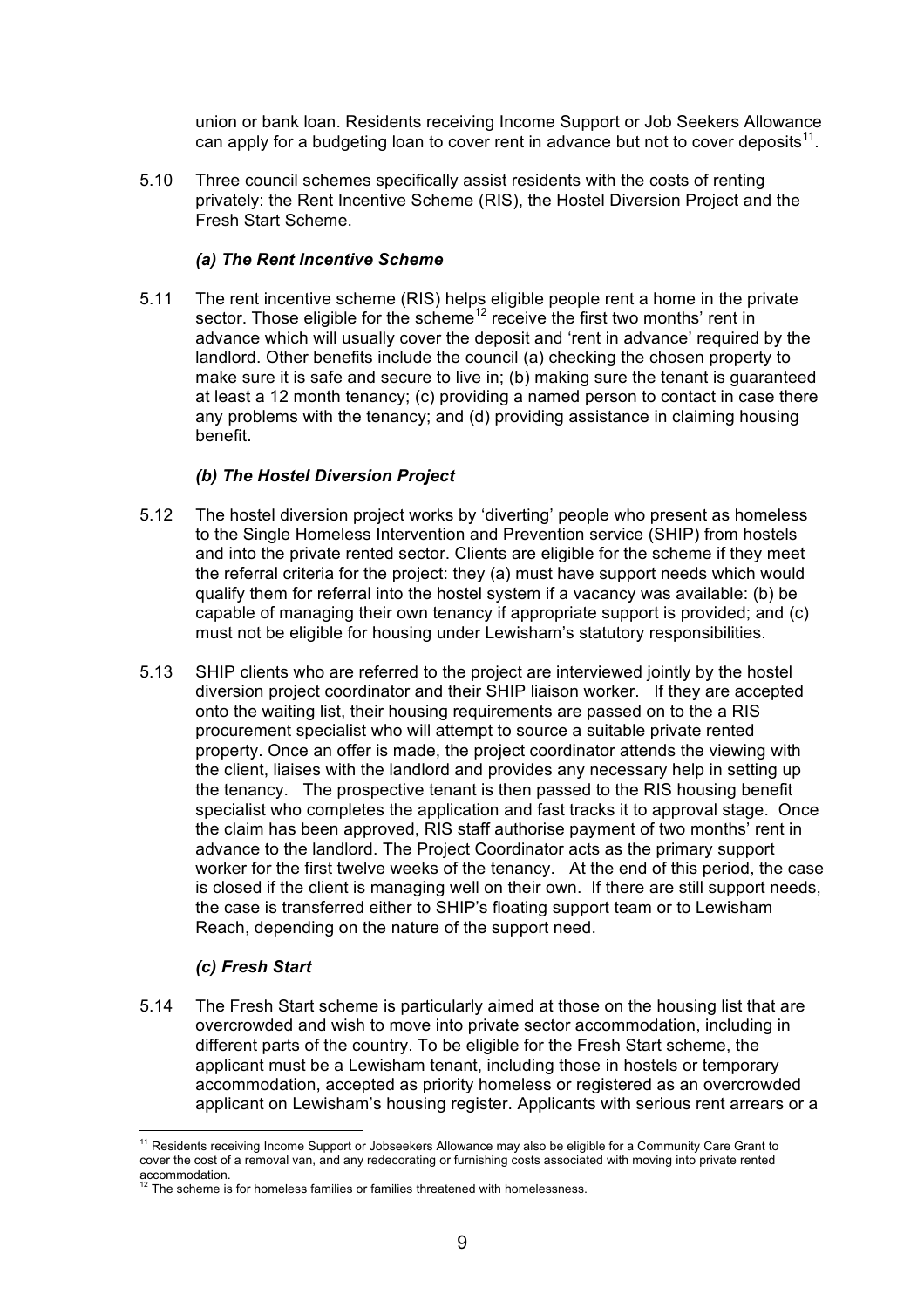history of neighbourhood dispute / anti-social behaviour are not eligible. Fresh Start provides support, advice, information and financial assistance. Officers help residents to find a new home in the private rented sector; liaise with prospective private landlords; and arrange tenancy agreements. The financial support provided includes one month's rent in advance (up to local Housing Benefit levels), the deposit required by the landlord (equivalent to one month's rent) and sometimes a contribution towards removal costs. The scheme helped 46 residents move into private sector rented accommodation in 2010/11 and there are currently 61 active cases being progressed by officers.

## *Paying the rent: Housing Benefit*

- 5.15 Private tenants on benefits or low incomes will usually qualify for housing benefit to cover their rent. The Housing Options Centre has dedicated Housing Benefit officers who can assist residents in claiming their benefits and process claims quickly. Officers also provide debt advice and are trained in benefits and income maximisation. Part of the Housing Options interview establishes the client's income and expenditure so appropriate advice can be provided via a new online manual, which has links to national leaflets and information that can be provided to residents.
- 5.16 Housing Benefit is paid to the tenant directly, not to the landlord, and tenants are expected to take responsibility for paying their rent. However, in exceptional circumstances, to safeguard the interests of a vulnerable tenant and/or where there is evidence that rent is unlikely to be paid (e.g. if eight weeks of rent arrears have built up), tenants can request that the benefit is paid direct to their landlord or landlords can apply for direct payment. Occasionally, landlords are reluctant to rent their properties to tenants in receipt of housing benefit. A 2009 CAB survey of 424 letting agents revealed that almost a quarter of the agents would not let to tenants in receipt of housing benefit – a figure which rose to 48 per cent in the South  $East<sup>13</sup>$ .

## **ACCESS TO PRIVATE RENTED ACCOMMODATION - SUPPLY**

5.17 The council works with landlords and tenants in the private rented sector through a number of schemes. The Rent Incentive Scheme (RIS), the Hostel Diversion Project and the Fresh Start Scheme are described above. The Private Sector Leasing Scheme (PSL) is a fourth scheme, specifically designed to increase the supply of private rented accommodation for those in housing need.

## *The Private Sector Leasing Scheme*

- 5.18 PSL is a scheme where the council takes out a lease (for two or more years) from a private owner or landlord on their property, if it meets certain property standards. The council then uses the property to provide affordable accommodation for homeless families. Benefits to landlords, to encourage them to join the scheme, include:
	- Protection from Local Housing Allowance changes (the rent level is fixed for the duration of the lease)
	- Guaranteed rent 52 weeks of the year
	- No voids or bad debts

 $13$  Let Down, CAB evidence on letting agents and their charges, May 2009, P2. See: http://www.citizensadvice.org.uk/let\_down.htm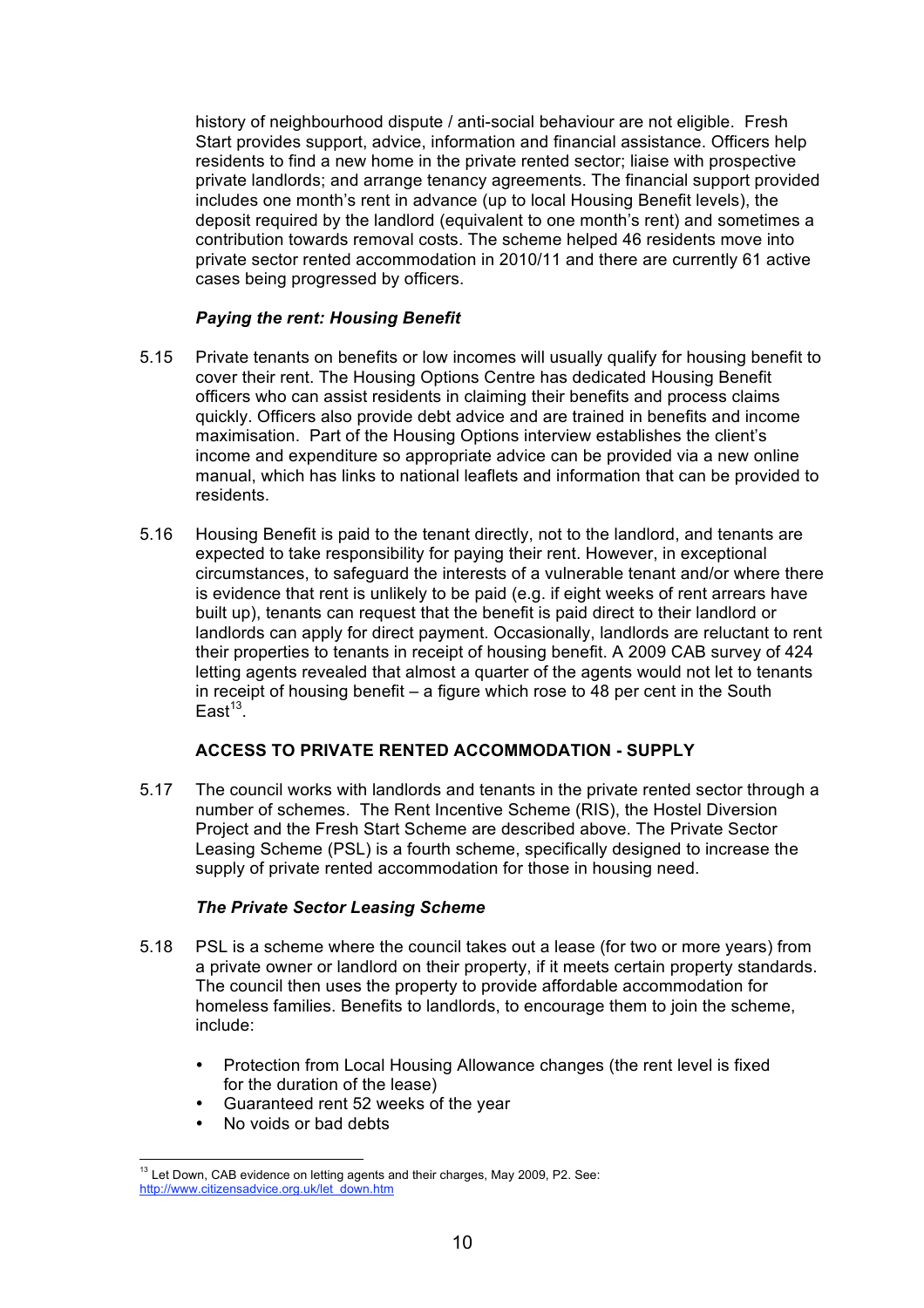- Professional housing management services
- Property inspections
- Minor repairs service up to a fixed sum.
- 5.19 Unfortunately, procurement for the PSL scheme (and the Rent Incentive and Fresh Start schemes) has become more challenging as a result of market competition and there is a significant gap in supply against procurement targets as follows:

| <b>Target 2010/11</b>                                         | <b>Current Supply</b> | <b>Shortfall</b> |
|---------------------------------------------------------------|-----------------------|------------------|
| <b>460 Private Sector</b><br>Leasing units                    | 400                   | 60 units         |
| <b>400 Rent Incentive</b><br><b>Scheme</b>                    | 282                   | 118              |
| 75 Fresh Start<br>properties for<br>overcrowded<br>households | 46                    | 29               |

5.20 Events such as the landlords information day held in September 2011, which aimed to attract as many landlords as possible to join council schemes, are being used by the council to try to increase supply.

## *Empty Houses*

- 5.21 Empty homes represent a waste of valuable resources. The council can use Empty Dwelling Management Orders (EDMOs) to bring private sector empty homes back in to use and available for rent. Since the 2004 Housing Act introduced EDMOs, Lewisham has applied for more than 20. Of those, seven have been granted and two final EDMOs have been invoked as a last resort by the council. By offering to match-fund grants with property owners, the council has managed to bring 65 longterm empty properties back into use since 2009 - the highest in south east London.
- 5.22 In 2010 the council used powers under the Housing Act to take possession of a run-down terraced cottage that had stood empty for more than 15 years. Slate tiles were falling from the roof, render was falling from the walls onto the pavement and neighbours had long complained about damp, vermin and flytipping around the property. An Interim EDMO was granted in June 2010 and the final EDMO order invoked in September 2010 which allowed the council to assume full management control from the owner (who did not appeal against or oppose the council's action). The council then paid £22,000 to overhaul the roof; install central heating, a new kitchen and a new bathroom; put in a course of damp treatment and completely rewire the property. The council will recoup the costs via the rent generated from the property being brought back in to use. The property is now rented out by the council, under an assured shorthold tenancy agreement, in partnership with an accredited private lettings agency which receives12% of the rental income as a management fee. Any surplus rent once costs have been recouped will be passed on to the owner.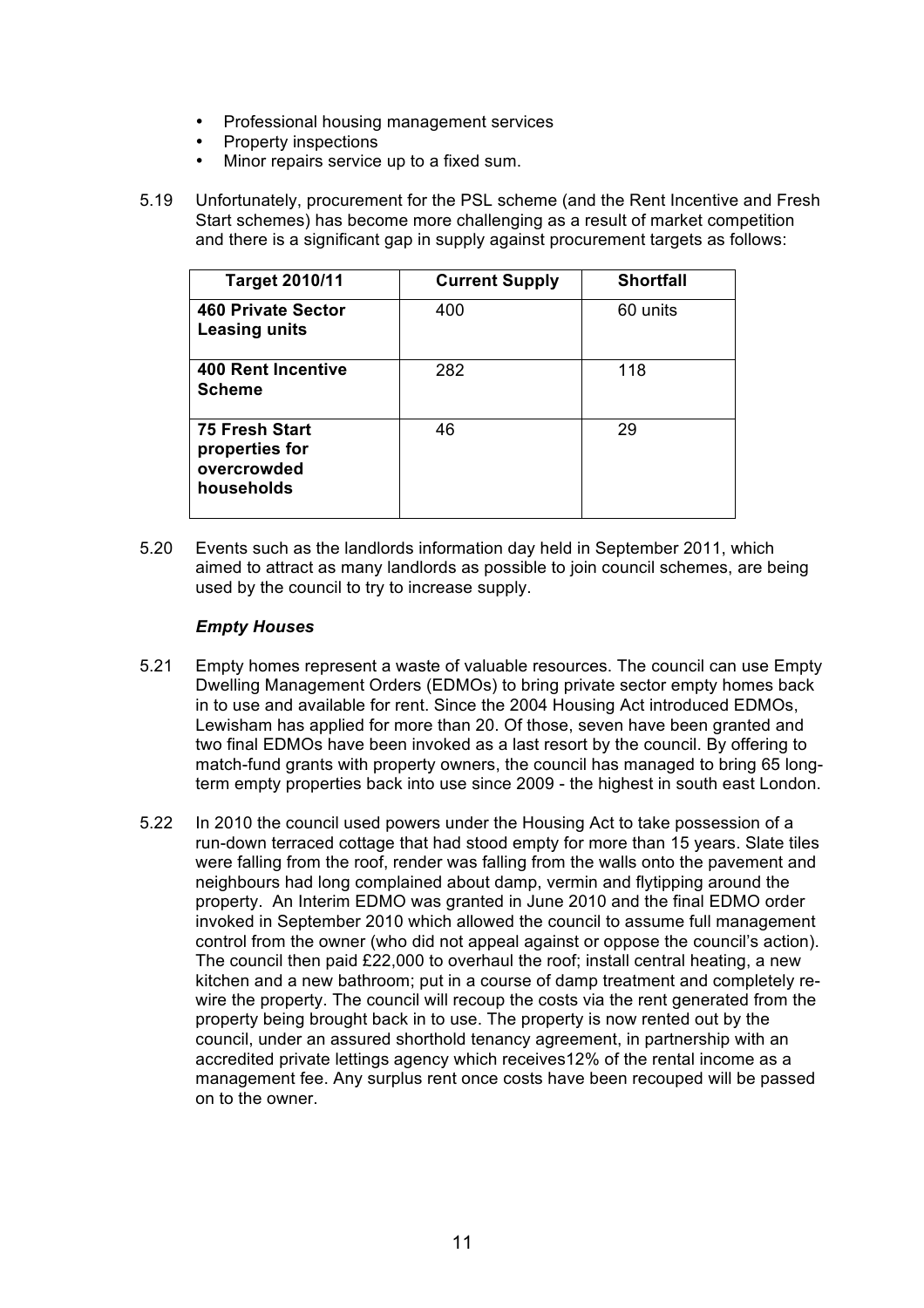5.23 Applying for a compulsory purchase order<sup>14</sup> (CPO) is another method of bringing an empty property back into use. A number of Lewisham's neighbouring boroughs have had some success in using CPOs. However, the costs to the council in using this method would be high and the resources to do this are not available at the current time, although applying for a CPO is still an option that can be considered in extreme cases.

## **THE QUALITY OF PRIVATE RENTED ACCOMMODATION**

- 5.24 The previous Government, as a result of the Rugg Review<sup>15</sup>, considered introducing a range of new initiatives to improve the standard and safety of private rented accommodation. Rugg encouraged councils to take a more strategic approach and make the right links within and beyond the authority, as well as working to improve local and national accreditation schemes. Rugg also supported the creation of local lettings agencies to provide a central access point for more effective engagement with the sector, the development of a national register of landlords, mandatory written tenancy agreements, compulsory regulation of letting agents and protection for tenants whose landlords default on a buy-to-let mortgage. However, the current Government will not be taking forward the Rugg Review proposals on the grounds that the rules already in place strike the right balance between the rights and responsibilities of landlords and tenants, with the vast majority of private tenants satisfied with the service they get<sup>16</sup>. Local authorities, including Lewisham, therefore rely on existing legislation and their own individual initiatives to improve the quality of private rented accommodation in their areas.
- 5.25 Local Authorities have a strong regulatory role in safeguarding standards in private rented sector accommodation. The Housing Act 2004 radically overhauled the way councils regulate standards in private housing. It introduced the compulsory licensing of certain houses in multiple occupation and enabled local authorities to introduce further selective and additional licensing. The Act also changed the way housing fitness is assessed with the introduction of the Housing Health & Safety Rating System (HHSRS) – see paragraph 5.31 below.
- 5.26 At its September evidence session, the Committee asked the invited witnesses what they thought private landlords could do to improve the quality of private rented accommodation. The witnesses suggested that it was important for all landlords to understand what the relevant legal requirements were, including non-professional landlords. In this respect, (a) landlord information days held by local authorities; (b) awareness raising around recent regulations; (c) encouraging accreditation schemes; and (d) the use of management agents could all be useful.

**Recommendation 3: Regular landlord information days should be held by the Council, with smaller landlords in particular encouraged to attend, to ensure that local landlords are aware of their rights and responsibilities under the law.** 

 $\overline{a}$ 

<sup>14</sup> See section 17 of the Housing Act 1995.<br>15 The Private Rented Sector: its contribution and potential, Julie Rugg and David Rhodes, 2008 See: http://www.york.ac.uk/inst/chp/Projects/PRSreview.htm

<sup>16</sup> See: http://www.communities.gov.uk/newsstories/housing/16026231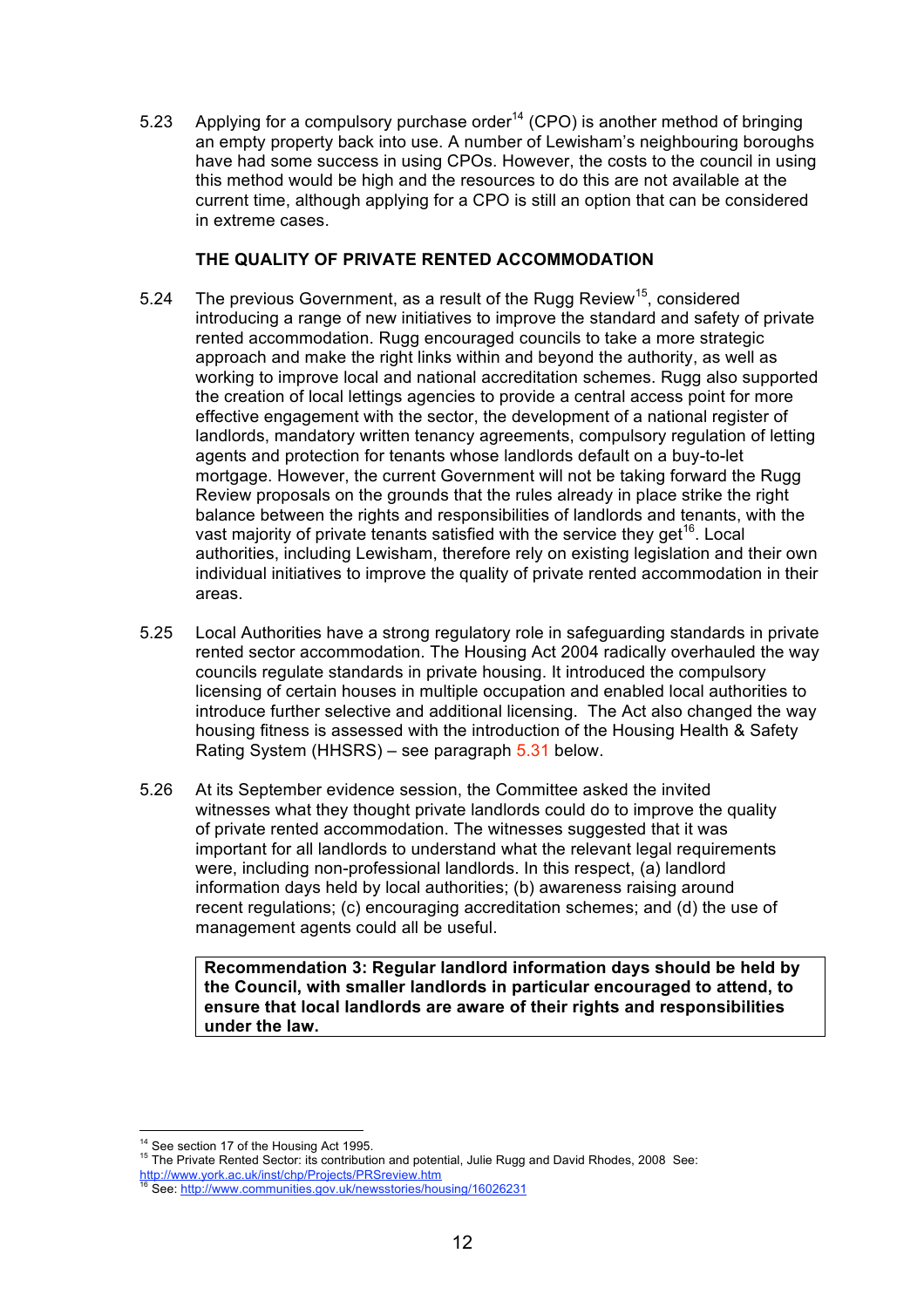#### *The standard and safety of accommodation*

5.27 The Decent Homes Standard created in 2000 contains four broad criteria that a property should:

A - be above the legal minimum standard for housing (dwellings which fail to meet this criterion are those containing one or more hazards assessed as serious ('Category 1') under the HHSRS); and

B - be in a reasonable state of repair (e.g. the roof, walls, chimneys, windows, doors, heating and boiler); and

C - have reasonably modern facilities (such as kitchens and bathrooms) and services; and

D - provide a reasonable degree of thermal comfort (wall construction, effective insulation and efficient heating).

- 5.28 In 2000, the government set out a Decent Homes target  $(PSA7)^{17}$  which included ensuring that all social housing met the Decent Homes Standard by 2010, although some local authorities, including Lewisham, later applied for an extension to 2012 on the grounds that the works required major regeneration. In terms of private rented housing, PSA 7 included targets relating to increasing the proportion of vulnerable households in the private sector, including families with children, who live in homes that are in decent condition. The targets were: 'to increase the proportion of vulnerable households in decent homes to 65% in 2006, 70% by 2010 and 75% by 2020'18. The proportion measured is derived from the number of private sector vulnerable households in decent homes divided by the number of all private sector vulnerable households.
- 5.29 The recently published final report of the London Housing Investment Taskforce has recommended that the Mayor of London, in partnership with London Councils, develops 'proposals for the introduction of a 'Decent Homes' kitemark scheme for the private rented sector in London and agree light-touch arrangements for monitoring and reporting publicly on performance'<sup>19</sup>.

**Recommendation 4: The proposals being taken forward by the Mayor of London, in partnership with London Councils, for the introduction of a 'Decent Homes' kitemark scheme for the private rented sector should be supported. If introduced, acquiring the kitemark should be compulsory for all landlords used by the Council via the PSL, RIS, Fresh Start schemes.**

5.30 Private Sector House Condition Surveys (PSHCS) are conducted on a regular basis by local authorities as a means of maintaining a detailed picture of housing conditions in the private sector (owner occupied and privately rented homes). The Lewisham Private Rented Sector Study 2011, which built on and used the information gathered by the Lewisham Private Sector House Condition Survey 2010, indicated that 36.7% of privately rented dwellings in Lewisham are believed to be non-decent<sup>20</sup>. The table below shows that private rent dwellings in the borough are more likely to be assessed as being non-decent when compared to owner occupied dwellings, under all of the criteria in the Decent Home Standard except for the category 'Category 1 hazards', where there is actually a higher

 $\overline{a}$  $17$  PSA Target  $7$  – Decent Homes, CLG, See:

http://www.communities.gov.uk/documents/corporate/pdf/psa-target7.pdf<br><sup>18</sup> Ibid, p8<br><sup>19</sup> The final report of the London Housing Investment Taskforce, May 2011, p3. See:<br>http://www.london.gov.uk/sites/default/files/housing-

Lewisham Private Rented Sector Study, Opinion Research Services, February 2011, p15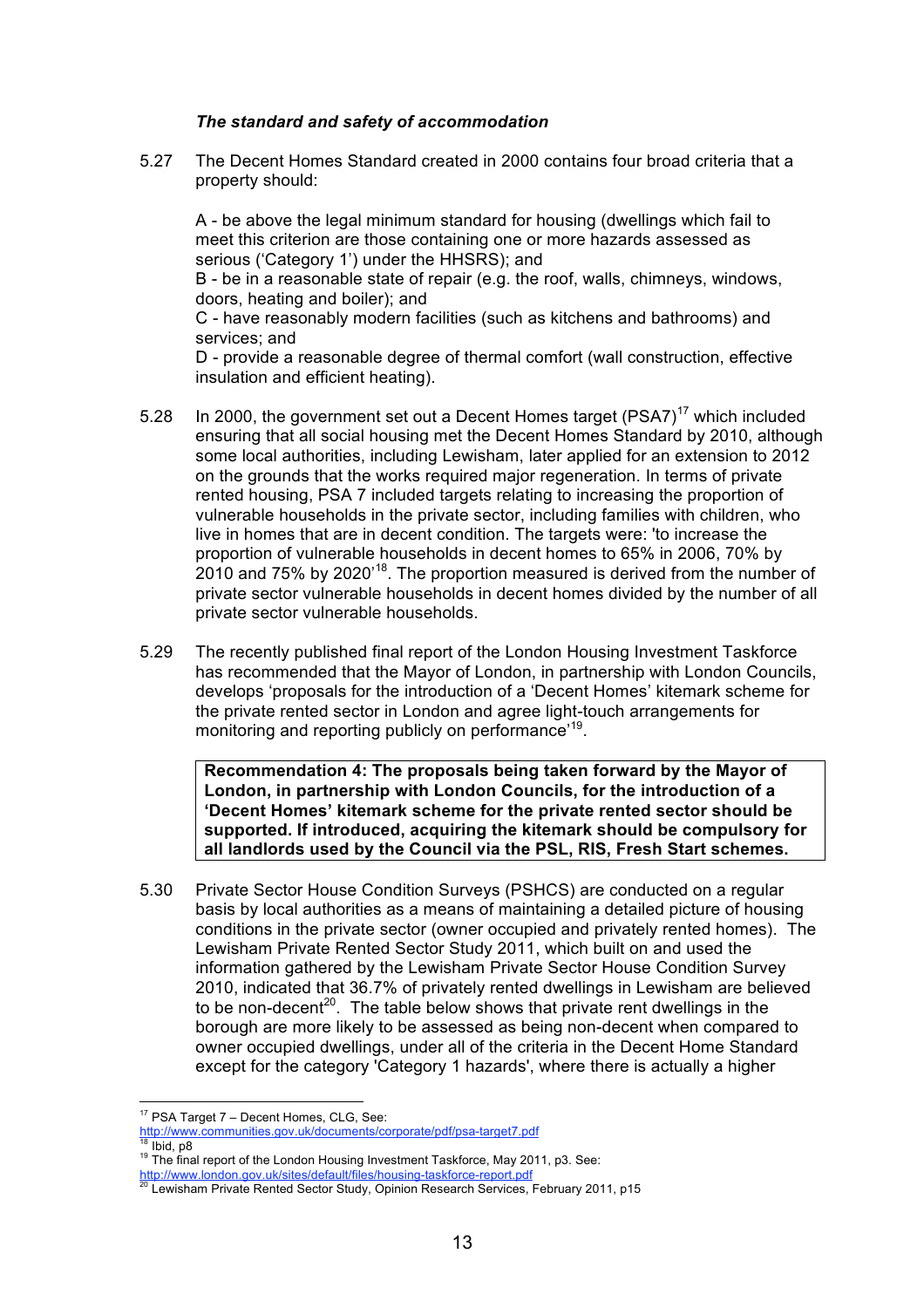incidence of failure of the standard under this criteria in the owner/occupied sector than in the private rented sector.

| <b>Tenure</b>               | <b>Category 1</b><br>hazards | <b>Repair</b> | Lacking<br>modern<br><b>facilities</b> | <b>Thermal</b><br>comfort<br>failure | <b>Percentage of stock</b><br>non-decent |
|-----------------------------|------------------------------|---------------|----------------------------------------|--------------------------------------|------------------------------------------|
| <b>Owner Occupied</b>       | 20.3%                        | 9.5%          | 1.8%                                   | 15.1%                                | 36.0%                                    |
| <b>Private Rent</b>         | 18.4%                        | 11.4%         | 4.2%                                   | 17.9%                                | 37.8%                                    |
| <b>Total Private Sector</b> | 19.5%                        | 10.3%         | 2.9%                                   | 16.3%                                | 36.7%                                    |

Non Decent Homes by Reason by Tenure (Source: Lewisham Stock Condition Survey 2010)

- 5.31 The table also provides information on Category 1 hazards. The Housing Act 2004 introduced the Housing Health and Safety Rating System (HHSRS), a prescribed method of assessing individual hazards, rather than a general standard to give a judgment of fit or unfit. The HHSRS is evidence based (national statistics on the health impacts of hazards encountered in the home are used as a basis for assessing individual hazards) and 29 hazards are covered in total. (Appendix C lists all 29 hazards). Hazards are rated according to how serious they are and the effect they are having, or could have, on the occupants. Each hazard is assessed separately, and if judged to be 'serious', with a 'high score', it is deemed to be a Category 1 hazard. All other hazards are Category 2 hazards. Local authorities have a duty to deal with hazards which are assessed as 'Category 1' and discretionary powers to deal with 'Category 2' hazards. The enforcement regime can require the improvement or prohibition of the use of the dwelling or its parts. The full range of legal powers available to local authorities for alleviating unacceptable HHSRS Hazards are:
	- Improvement Notice
	- Prohibition Order
	- Emergency Remedial Action Notice
	- **Emergence Prohibition Order**
	- Demolition Order (Housing Act 1985)
	- Clearance Areas (Housing Act 1985)
	- Management Orders / Interim Management Orders.
	- Hazard Awareness Notice.

N.B. Improvement Notices and Prohibition Notices can be 'suspended' in appropriate circumstances.

- 5.32 The council carries out its statutory duty to resolve all Category 1 hazards identified and will always take appropriate enforcement action where properties are tenanted. Available resources do not allow the Council to take action in relation to all Category 2 hazards, but action is generally taken under the following circumstances:
	- Where Category 2 hazards are found alongside Category 1 hazards, then action will be taken to address all hazards.
	- Where certain vulnerable groups such as drug and alcohol dependant people occupy the premises and there are Category 2 hazards that are felt to require immediate action.
	- Where a Category 2 hazard or hazards are found in a property subject to ongoing neglect. (e.g. in cases where it is likely that further structural deterioration will occur over the next two years then preventative, action may be taken so as to prevent the occurrence of a Category 1 hazard.)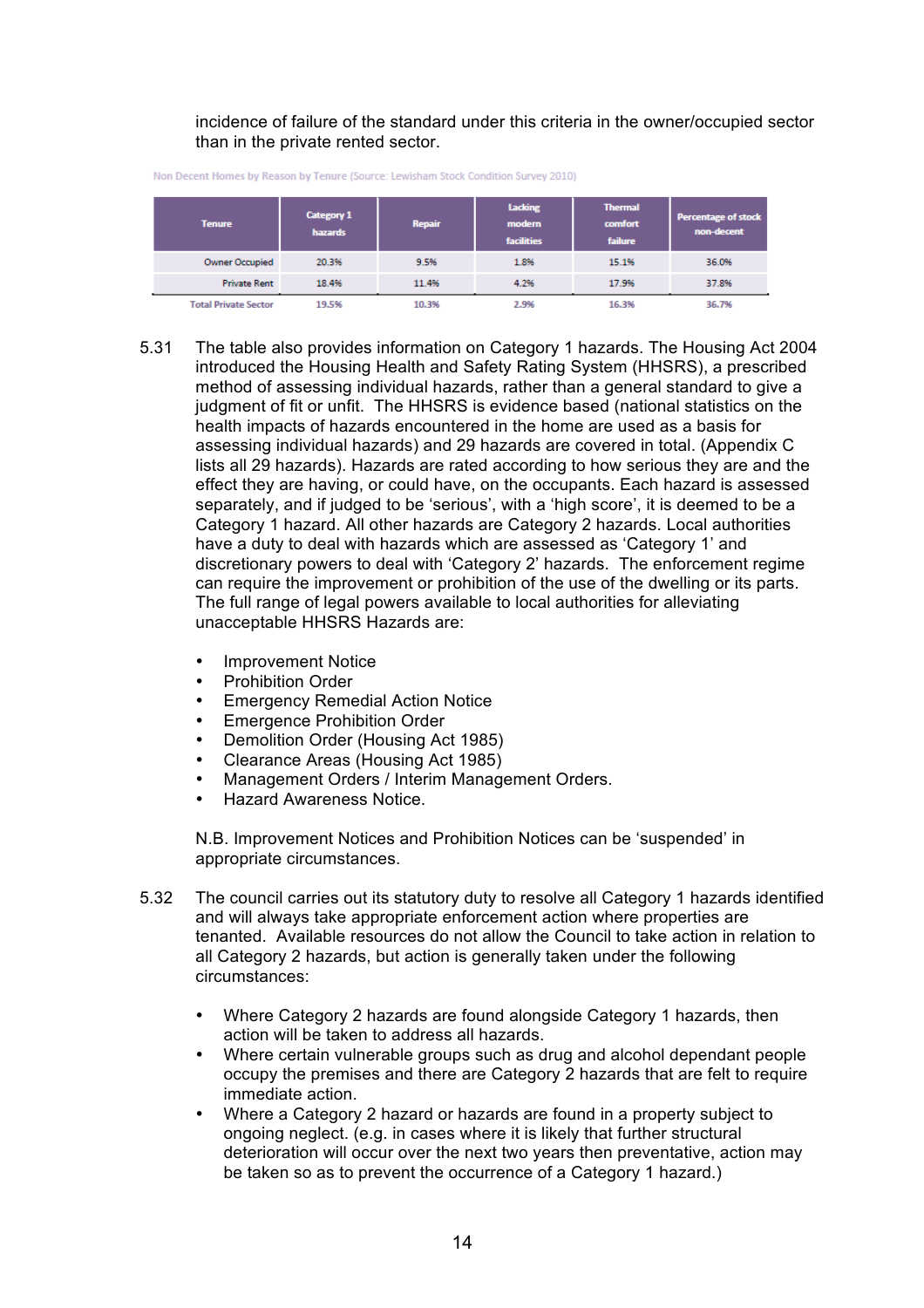- 5.33 All notices and orders have a statement of reason attached to them which states why one type of enforcement action was taken instead of another. Consideration is given to the views of owners, landlords and tenants before formal action is taken except in very urgent cases. Where the proposed notice includes a schedule of works, this is sent to all interested parties asking for their views, prior to the notices being formally served. Primary hazard failures in Lewisham are excess cold, falling on level surfaces and falling on stairs. Appendix B provides a summary of recent enforcement action taken in Lewisham in relation to HHSRS assessments. It should be borne in mind that intensive efforts are made to resolve problems by negotiation or other informal means.
- 5.34 At its first evidence session, the Committee heard that whilst prosecution delivered a strong message, it was time consuming and resource intensive. Although increased resources would allow more inspectors and more prosecution, the Council, along with a number of other local authorities, had signed an enforcement concordat which emphasised prosecution as a last resort only. However, there have been indications from the new Government that it would not be averse to an increase in prosecution.
- 5.35 The Standard Assessment Procedure (SAP) is a government rating for energy efficiency, expressed on a  $0 - 100$  scale. The higher the number the better the energy rating for that dwelling. The 2011 Lewisham Private Rented Sector Study found that the mean SAP rating for privately rented dwellings was 53 compared with 50 for owner occupied dwellings $21$ .

| <b>Characteristic</b>                      | Owner    | Privately | <b>All private</b> | <b>England</b> |
|--------------------------------------------|----------|-----------|--------------------|----------------|
|                                            | occupied | rented    | sector stock       |                |
| Dwellings                                  | 48,410   | 33,180    | 81,590             |                |
| $\,$ Per cent of stock $^{\prime}$         | 42%      | 29%       | 71%                | 82.0%          |
| Non-decent                                 | 17,410   | 12,540    | 29,950             |                |
| As a % of each tenure                      | 36.0%    | 37.8%     | 36.7%              | 35.8%          |
| Vulnerable in decent homes <sup>2</sup>    | 5,070    | 6,220     | 11,290             |                |
| % vulnerable households in<br>decent homes | 57.9%    | 60.2%     | 59.2%              | 61.0%          |
| Category 1 Hazard                          | 9,830    | 6,090     | 15,920             |                |
| As a % of each tenure                      | 20.3%    | 18.4%     | 19.5%              | 23.5%          |
| In Fuel Poverty                            | 5,080    | 2,770     | 7,850              |                |
| As a % of each tenure                      | 10.8%    | 8.8%      | 10.0%              | 13.2%          |
| Mean $\textsf{SAP}^3$                      | 50       | 53        | 51                 | 48             |
| Residents over 65                          | 11,810   | 2,270     | 14,080             |                |
| As a % of each tenure $^4$                 | 25.4%    | 7.2%      | 18.0%              | 24.4%          |
| Households in receipt of<br>benefit        | 8,750    | 10,340    | 19,090             |                |
| As a % of each tenure $4$                  | 19.0%    | 33.0%     | 24.0%              | 17.0%          |

5.36 The following table summarises the key findings of the 2010 Lewisham Private Sector House Condition Survey: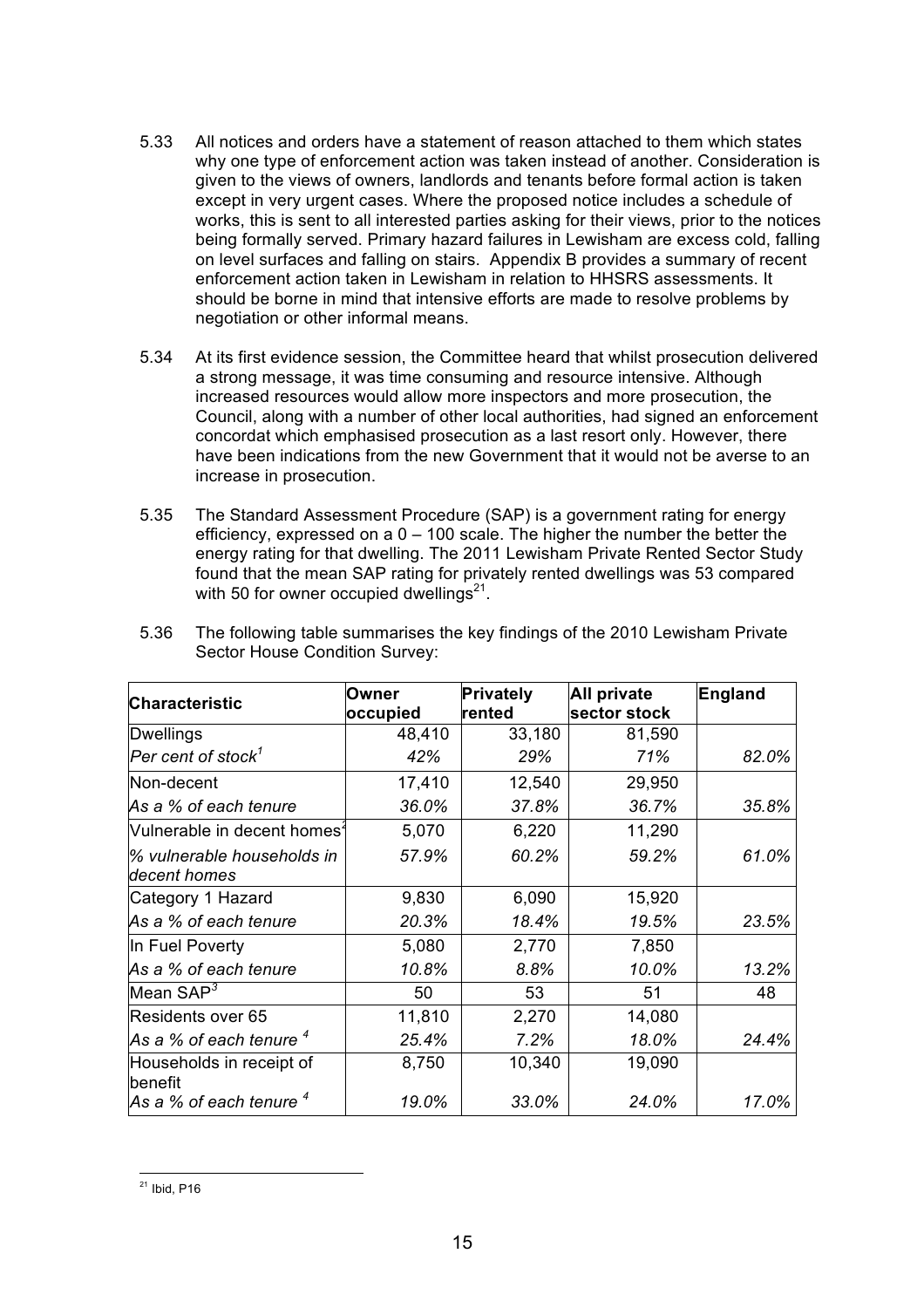- *1. Percentages given as a proportion of total housing stock, the remaining 29% is all social housing, which was not surveyed as part of this study*
- *2. Refers to households in receipt of an income or disability benefit, as defined under former Public Service Agreement 7 objectives*
- *3. SAP is the government's Standard Assessment Procedure for rating energy efficiency on a scale of 1 (poor) to 100 (excellent)*
- *4. As a percentage of occupied dwellings, not all dwellings*
- 5.37 In terms of the standard of accommodation in council schemes, properties in the Private Sector Leasing (PSL) scheme are inspected before they are admitted to the scheme, to ensure they meet set standards; visited within the first six weeks of the tenancy; and thereafter visited at least once every 12 weeks. Properties in the Rent Incentive Scheme (RIS) are inspected before they were admitted to the scheme only, as thereafter the relationship is between the landlord and tenant. However, a letter is sent to the tenant after six months to check that the tenancy is working out. Temporary housing such as bed and breakfast accommodation is only used by the Council to provide emergency accommodation and for a short a period as possible; and is inspected prior to use. A written contract setting out expected standards is used, although it is accepted that the shortage of temporary accommodation in the South East London sub-region means that the Council can not always be as choosy as it might like to be.

## *Houses in multiple occupation*

 $\overline{a}$ 

- 5.38 In addition to the council's regulatory role in taking enforcement action in relation to hazards under the HHSRS, referred to above, the council also has a regulatory role in licensing houses in multiple occupation. Under the Housing Act 2004 it is compulsory for local authorities to licence  $HMOs<sup>22</sup>$  that are 3 or more storeys high, have five or more people in more than one household, share amenities such as bathrooms, toilets and cooking facilities. (Councils can also choose to introduce additional licensing for HMOs – see paragraph  $5.41$  below). Under the Act, anyone who owns or manages an HMO that falls under the compulsory licensing scheme must apply to the council for a licence. The council must give a licence if it is satisfied that the:
	- HMO is reasonably suitable for occupation by the number of people allowed under the licence.
	- Proposed licence holder is a fit and proper person.
	- Proposed licence holder is the most appropriate person to hold the licence
	- Proposed manager, if there is one, is fit and proper.
	- Proposed management arrangements are satisfactory, the person involved in the management of the HMO is competent and the financial structures for the management are suitable.
- 5.39 The licence specifies the maximum number of people who may live in the HMO and includes the following conditions, which apply to every licence:
	- A valid current gas safety certificate, which is renewed annually, must be provided.
	- Proof that all electrical appliances and furniture are kept in a safe condition must be provided.
	- Proof that all smoke alarms are correctly positioned and installed must be

 $^{22}$  HMOs are Houses in multiple occupation - buildings or parts of buildings which are occupied by more than one household. These may be occupied as bedsits, shared houses, self-contained flats or hostels, or a combination of these. The majority of HMO accommodation is privately rented.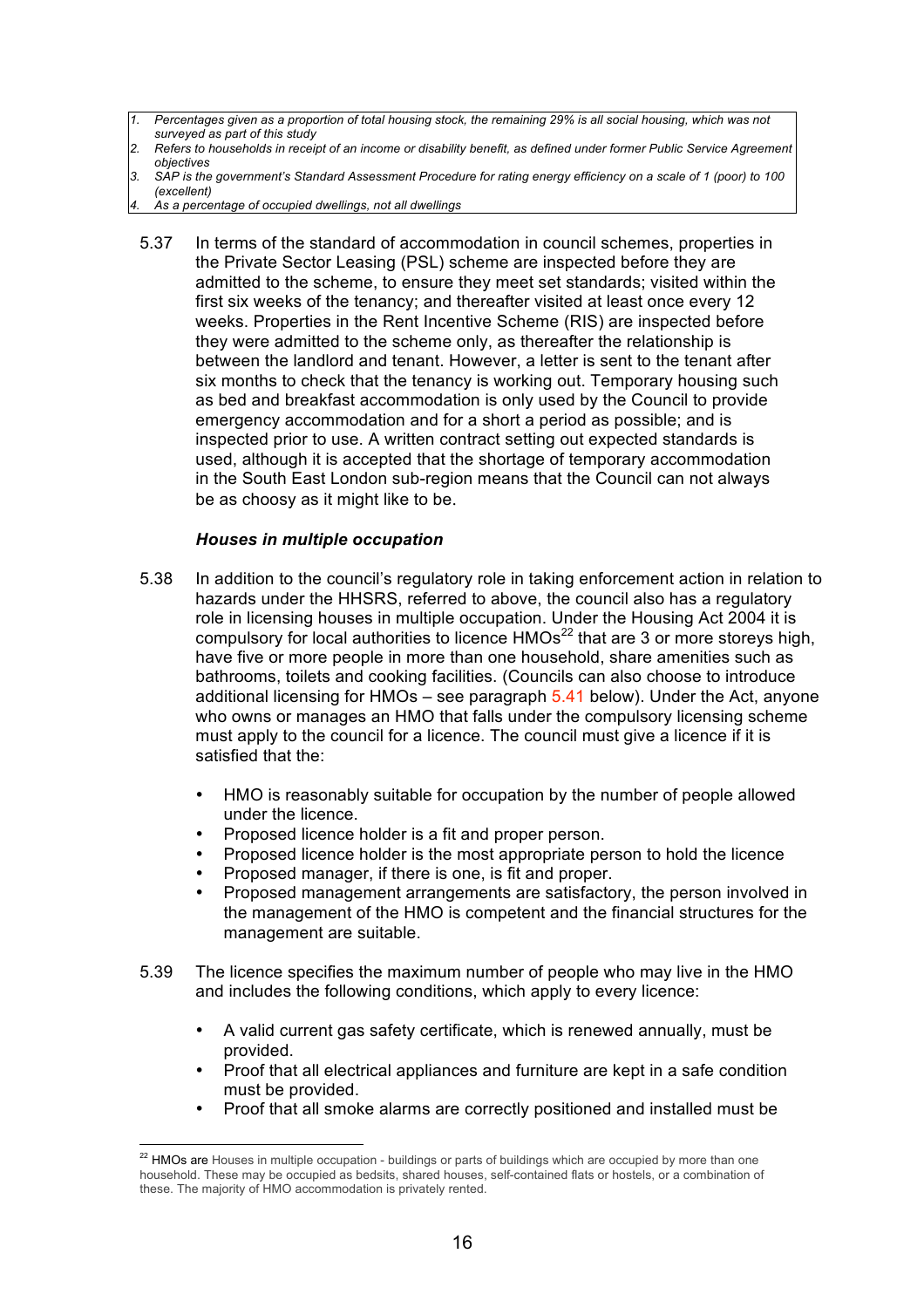provided.

- Each occupier must have a written statement of the terms on which they occupy the property (e.g. a tenancy agreement).
- 5.40 It is a summary offence to operate an HMO without having a licence. Additionally, an offence is committed by a licence holder if they knowingly permit the HMO to be occupied by a number of occupants exceeding that specified on the licence. The maximum fine for these offences is £20,000. The council encourages applications in all cases where they believe that a licence is required. Two examples of action taken against HMO landlords who fell foul of the legislation is attached at Appendix A; and the final section of the table attached at Appendix B provides a summary of recent HMO applications.

## *Discretionary Licensing Schemes*

- 5.41 Discretionary licensing schemes, permissible under the Housing Act 2004, aim to address poorly managed private rented properties. The Act gives local authorities the power to designate areas for additional HMO licensing or selective licensing. Additional licensing can be introduced to tackle HMOs being poorly managed, or that are overcrowded, where their conditions affect the environment and/or where tenants are causing anti-social behaviour (ASB). Selective licensing can be introduced where there is low demand for housing and/or where there is a problem with anti-social behaviour, some of which is caused by private tenants. Successful discretionary licensing schemes can result in private tenants living more securely in reasonable housing conditions. They can also contribute towards regeneration and a reduction in ASB, if they are combined with other initiatives which deal with the problems in the area as a whole. Up until March 2010 discretionary licensing schemes could only be set up with approval from Communities and Local Government (CLG), but from 1 April 2010 schemes could be approved by local authorities (known as general consent).
- 5.42 The setting up of a discretionary licensing scheme is resource intensive. It involves researching and collating the evidence to provide the business case for the scheme and carrying out an extensive consultation exercise. Under general consent, the government requires that the consultation must last for a minimum of ten weeks. The scheme can then come into force three months after the local authority approves the designation and it can last for up to five years. Local authorities need to keep their schemes under review to show whether the designation is achieving the desired effects. Schemes work by:
	- Only granting licences to landlords or managing agents who have demonstrated that they are fit and proper persons to hold a license.
	- Attaching conditions to the licence to control the management, occupation and use of the property. (Some mandatory conditions must be applied, such as a requirement to take up references for new tenant and to provide a written tenancy agreement).

Local authorities running a discretionary licensing scheme may choose to require landlords to join up to an accreditation scheme (such as the London Landlord Accreditation Scheme – see paragraph 5.46) to help landlords improve their management skills. Appendix D highlights the differences between selective and additional licensing schemes.

5.43 Lewisham does not operate any discretionary licensing schemes. Most of the discretionary licensing schemes that are operating are selective licensing schemes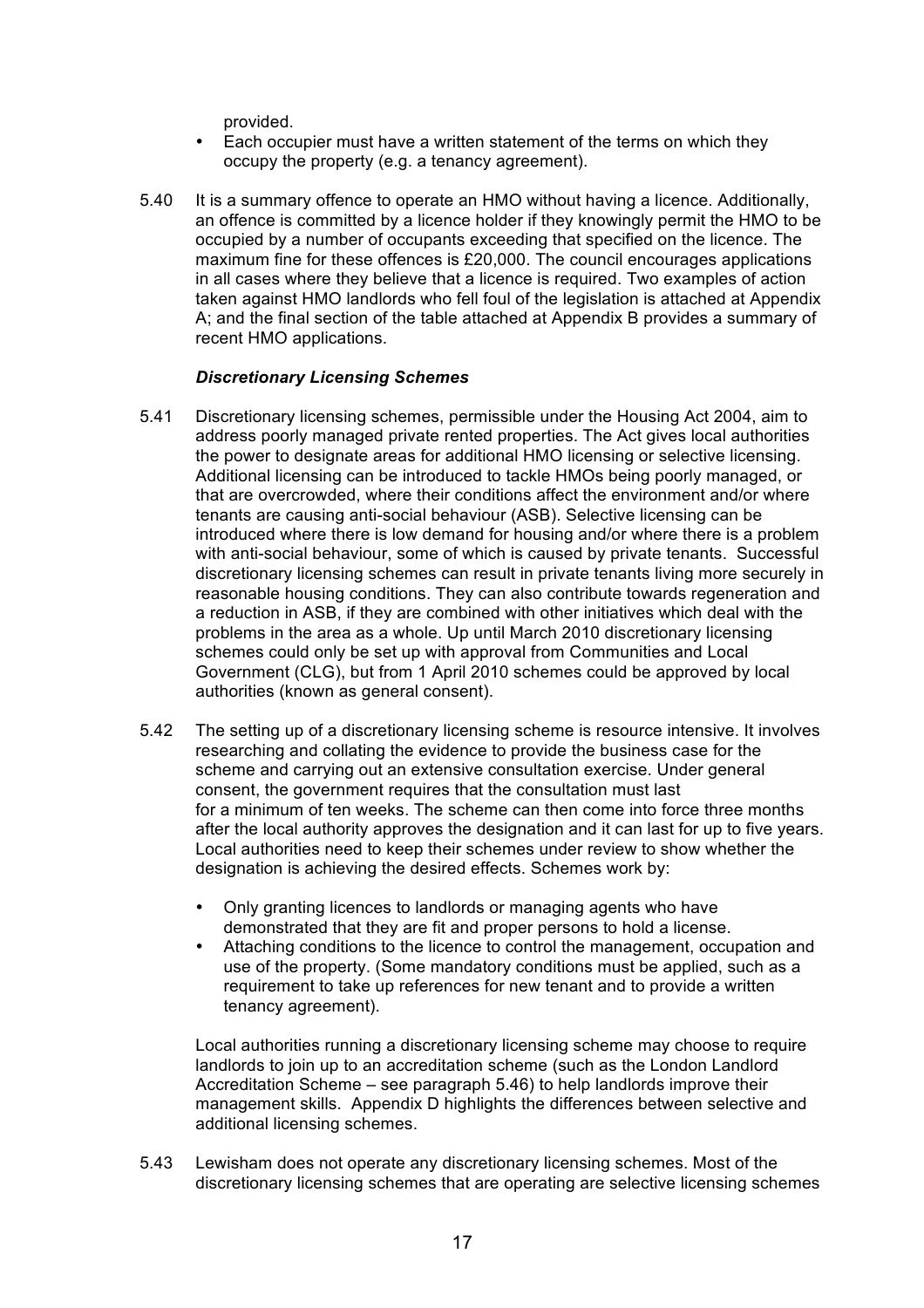in the North of England where there are areas of very low demand (streets of abandoned houses resulting in problems with criminal activity linked to ASB) in areas including: Manchester, Salford, Bolton, Blackburn with Darwin, Burnley, Blackpool and Pendle in the North West; Newcastle, Gateshead, Durham, Sunderland, Middleborough, Hartlepool and Leeds in the North East; and Stoke on Trent in the East Midlands. However, there are some schemes in the South of England, including in Thanet, where the council has adopted a Selective Licensing scheme for two wards to tackle high numbers of former guesthouses being used to house single people in HMOs. Slough Borough Council has also introduced a selective licensing scheme to tackle 'Slough Sheds' (residential buildings, often converted garages or outbuilding, located at the rear of occupied properties, often lacking sanitation and other necessary facilities and used to house migrant workers, failed asylum seekers and other vulnerable persons), as well as other ASB problems. In London, Newham has developed and introduced a proposal for selective licensing focused on ASB in an area of 580 properties.

- 5.44 Not all selective licensing schemes succeed. In 2010 Hyndburn, near Manchester, had plans to launch a selective licensing scheme that were quashed by legal challenge. The judge held that the council had failed to consult properly, had not followed the relevant guidance and had made misrepresentations to the Secretary of State. He therefore held that the decision to designate an area for selective licensing and the resulting designation were both unlawful.
- 5.45 There are some additional licensing schemes in operation. Oxford City Council has recently adopted additional licensing for all HMOs throughout the city to tackle the problems of poor management of HMOs for their very high student population. The London Boroughs with, or proposing, additional licensing schemes are mainly in North West London. Schemes in Ealing, Hillingdon, Harrow and Hounslow are designed to tackle a variety of issues from preventing the exploitation of migrant workers and other tenants in relation to poor housing standards, management and overcrowding; to the reduction of noise disturbance and ASB associated with high densities of student HMOs. In South London, Croydon has introduced an additional licensing scheme to support the council's Crime Reduction Strategy by making irresponsible landlords accountable for their tenants' ASB and reducing large scale fraud and people trafficking.

**Recommendation 5: The Council should consider whether Lewisham should adopt an Additional Licensing Scheme for HMOs to drive up standards and tackle anti-social behaviour.**

## *The London Landlord Accreditation Scheme*

- 5.46 The London Landlord Accreditation Scheme was set up in 2004 with the aim of improving landlord knowledge and awareness around key property management issues, in the hope that this would make it more likely that their properties would be maintained to a higher standard, their tenants' safety and health would be improved and their businesses would be better protected against falling foul of the complex laws surrounding the letting of residential properties.
- 5.47 The scheme is funded through member contributions and administered by the London Borough of Camden; and currently all London boroughs are members. In Lewisham there are currently 275 LLAS accredited landlords and the project team working on this scheme are undertaking action locally to increase the number of accredited landlords.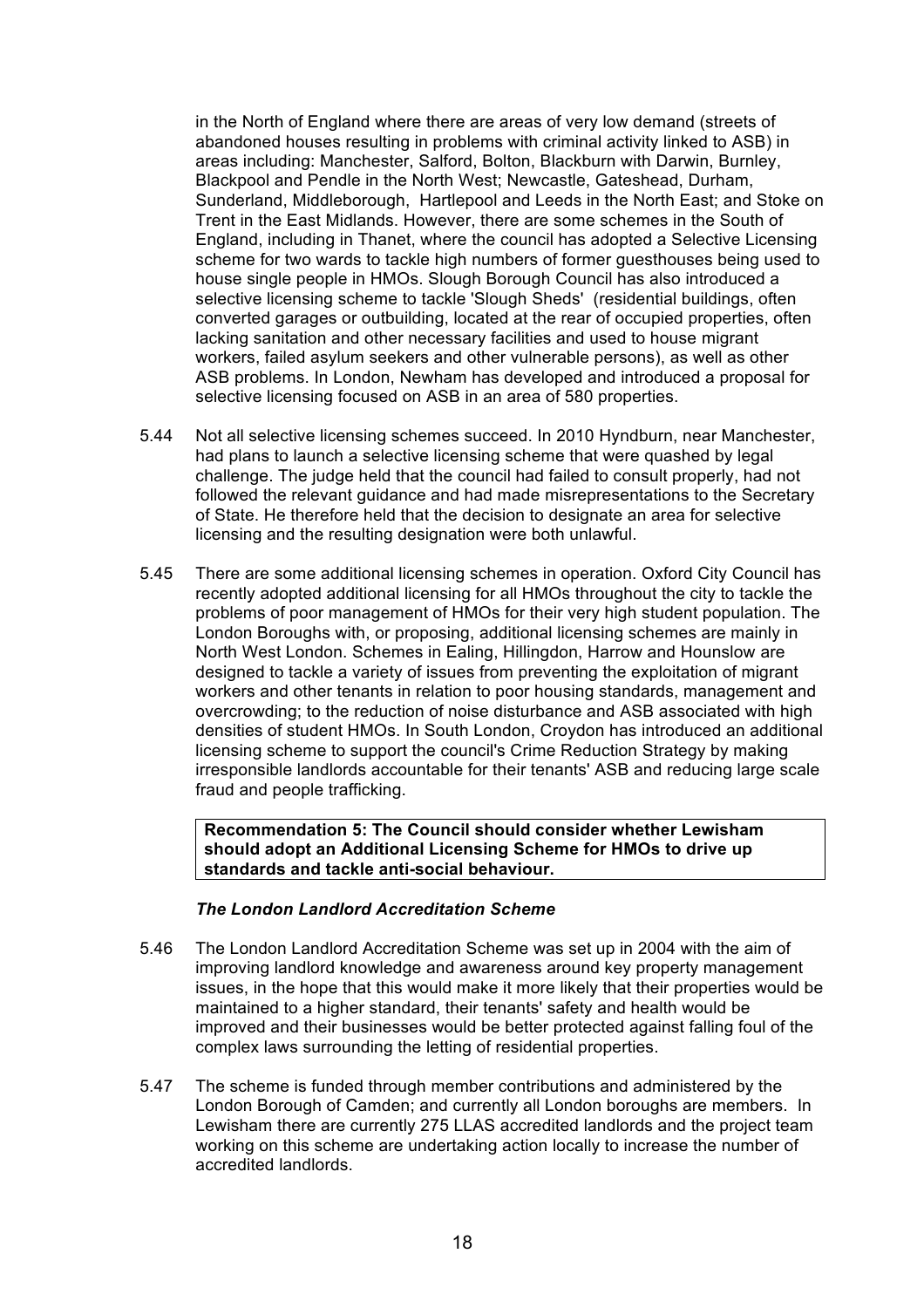- 5.48 Participating landlords attend a one day course and are given training on issues such as current legislation, basic structural requirements, tenancy agreements, inventory control, gas/electrical safety, harassment and illegal eviction, Housing Benefit procedures and other relevant matters. As the scheme develops it is envisaged that further training modules may be offered to provide interested landlords with more training in particular areas.
- 5.49 The cost to landlords is £110 (reduced to £79.90 for online payment) and the benefits include:
	- Understanding legal rights and responsibilities (a comprehensive reference manual is provided).
	- Having access to the latest, up-to-date information via the LLAS website, newsletters and future development courses.
	- Business advantages as tenants seek out accredited landlords.
	- Use of the LLAS logo when advertising properties.
	- Reduced HMO licensing fees (20% discount in Lewisham).
	- Availability of grant money to improve premises.
	- Preferential treatment by landlord organisations and universities.
	- Discounts and preferential consideration opportunities with insurance companies, banks, building societies, materials supplies etc.
	- Improved access to local authority services for housing advice, housing benefit advice, etc.
- 5.50 Accreditation lasts for 5 years and to be re-accredited landlords must take steps to maintain their knowledge and keep up to date with changes in the law.

**Recommendation 6: The London Landlord Accreditation Scheme (LLAS) should be promoted and made compulsory for all landlords used by the Council via the PSL, RIS, Fresh Start schemes and landlords used to provide emergency temporary accommodation.**

## *Grants and loans*

- 5.51 Council grants to private landlords to (a) bring their property up to the decent homes standard; (b) resolve any category 1 or 2 hazards included on an Improvement or Prohibition Notice served by the council; or (c) provide 270mm loft insulation and cavity wall insulation (where appropriate) were suspended in January 2010 due to possible overspend on budgets. The grants will be re-instated when a revised policy comes into use later in the year, but at a much lower level. However, grants are still available to help HMO licence holders with works necessary to comply with licence conditions when obtaining their licence. Approximately £80,000 was approved for grants to landlords last year which is approximately 12% of the Discretionary Grants and Loans budget. Grants normally have a five year grant condition period during which time:
	- The property must be rented out to tenants who are in receipt of housing benefit (at the start of their tenancy). If the property is already tenanted, this condition will not come into force until the current tenants vacate the property.
	- Rent levels must not exceed the Local Housing Allowance rates.
	- The tenants must not be members of the Landlord's family.
	- The property must not be rented out as a holiday let.
	- The property must be kept in good repair and maintained in accordance with all necessary legal requirements.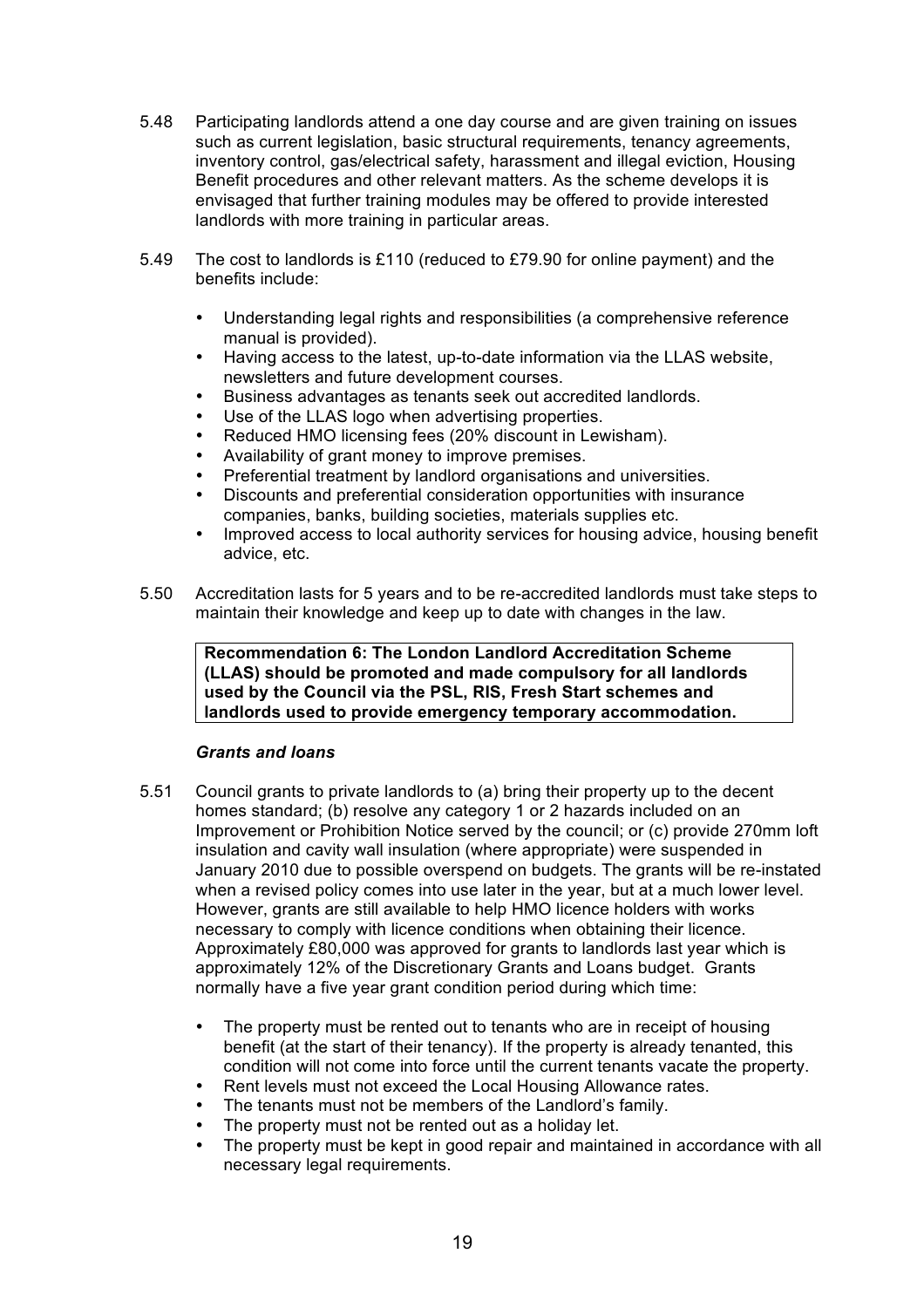• The owner must provide the council with full details of how the property is being occupied and/or maintained within 21 days of a written request.

The grant is registered with the Local Land Charges Section as a local land charge and must be repaid in full if the owner disposes of the property or fails to comply with any of the grant conditions within 5 years of the certified date.

- 5.52 Repeat applications from private landlords for grants for different properties are not a particular feature of the Council's grant programme. Approximately £80k of grants were provided in 2010/11 and the maximum individual grant offered was approximately £8k.
- 5.53 In previous years Empty Homes Grants, designed to bring empty homes back into use and increase the supply of safe, warm and decent housing accommodation in the private rented sector, have been available, financed through the South East London Housing Partnership (SELHP). However, there is no funding for Empty Homes for 2011/12, so at the moment these grants are not available. SELHP have put a bid in for funding, and this may be available later in the year, but this funding will be reduced and it is likely that the qualification criteria will be much tighter.

## **THE SECURITY OF PRIVATE TENANCIES**

## *Types of tenancy agreements*

- 5.54 The most common form of tenancy agreement is an assured tenancy or assured shorthold tenancy, both of which allow landlords to charge full market rent. An assured or assured shorthold tenancy is the usual form of letting if:
	- The tenant is a private tenant and the landlord is a private landlord.
	- The tenancy began on or after 15 January 1989.
	- The house or flat is let as separate accommodation and is the tenant's main home.
- 5.55 *Assured shorthold tenancies* allow landlords to let their property for a short period only – usually six months, although this can be renewed. For most residential tenancies created after 1997, this is the default type of tenancy created. The rent is agreed between the landlord and the tenant, and after the period of the tenancy agreement, the property automatically reverts back to the landlord, unless the landlord and tenant agree to a new tenancy. *Assured tenancies* allow the tenant the right to renew the lease as long as he or she has not persistently breached the terms of the original lease. The lease contract is negotiated between the landlord and tenant for any rent and for any length of time and the terms and conditions of the lease stated in the contract are negotiable between the landlord and tenant. Detailed information on all types of tenancy agreement is provided at Appendix E.
- 5.56 Short tenancies do not offer much security to private tenants and can discourage an attachment to, or pride in a property. They can also send the unhelpful social message that renting is a short-term option, or something for the less settled. This is not the way renting is seen in many other countries.
- 5.57 The Committee heard from Rachel Braverman, Lewisham CAB, that the Residential Landlords Service advises its members to issue a section 21 notice (the notice a landlord can give to a tenant to regain possession of a property at the end of an Assured Shorthold Tenancy) at the start of each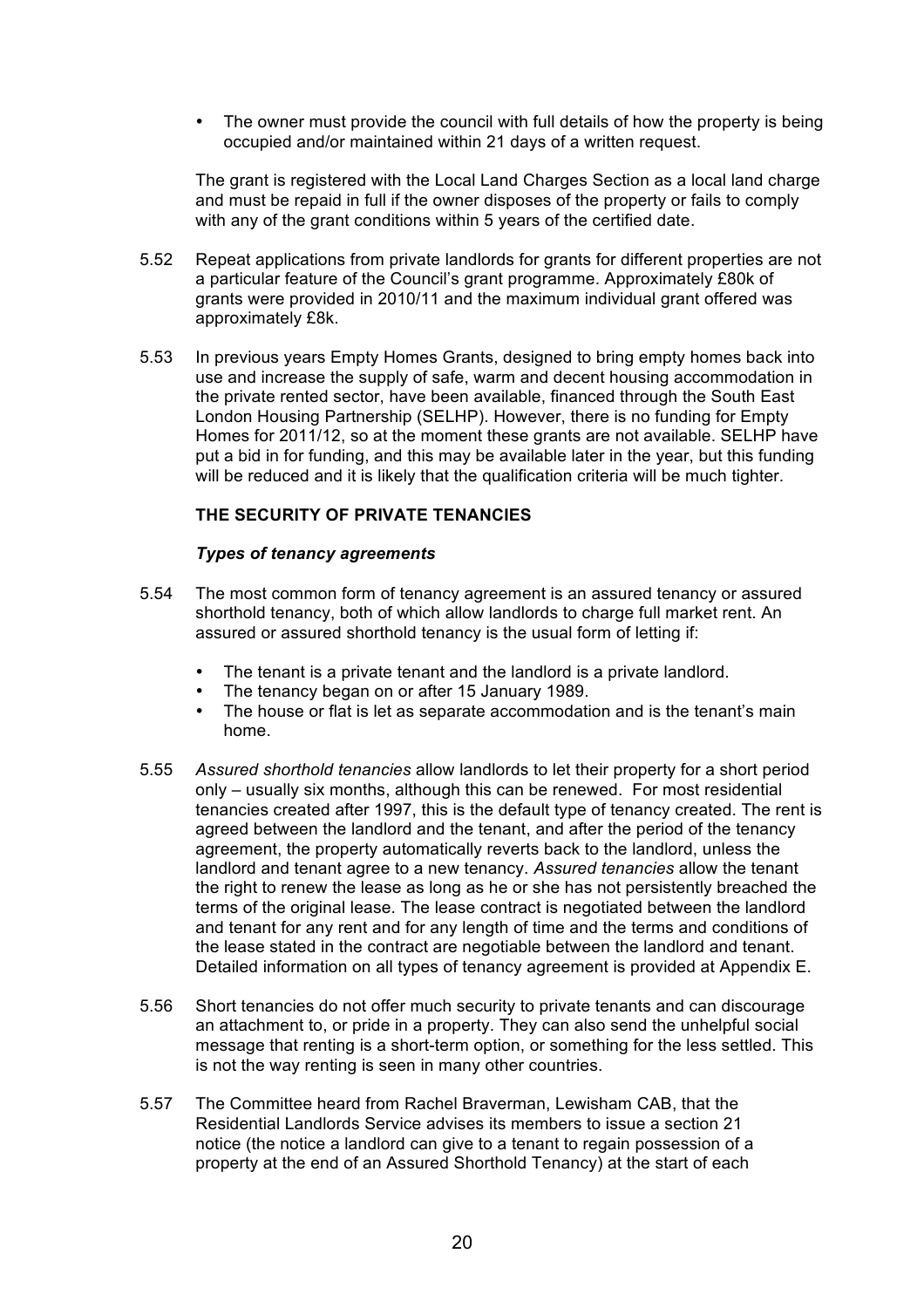tenancy agreement, meaning that tenants were made to feel insecure throughout their tenancy.

5.58 Through the various schemes offered by the council, negotiations are undertaken with landlords to extend the length of tenancies so they are longer than the assured shorthold six month period. In the RIS scheme 12 months tenancies are negotiated and in the PLS scheme the lease with the landlord is now for up to three years.

**Recommendation 7: The Council should consider whether there is sufficient provision in the borough for legal and housing advice for tenants, and keep this issue under review, particularly in the light of cuts in Legal Aid. The Council should investigate ways in which information about local landlords and lettings agents and the services they deliver, including the fees they charge, can be made publically available.**

## *Understanding tenancy agreements*

5.59 The Committee, following discussion with expert witnesses including a private tenant, agreed that it would be helpful if landlords and lettings agents had a meeting with the tenant at the start of the tenancy to go through the landlord's and the tenant's rights and responsibilities under the tenancy agreement, as contracts were not always written in plain English and were often difficult to understand. Whilst letting agencies such as Omega Lettings provided a 30min/1hr 'induction' meeting in the first month of tenancy to explain how to use the property and to set out the obligations on both sides of the contract, this practice is not believed to be widespread. Setting out the key points in the contract at the front of the document in plain English would also be helpful.

**Recommendation 8: The Council should encourage landlords and lettings agents to carry out inductions for all new tenants (where the rights and responsibilities of the landlord and the tenant are outlined.) The provision of inductions should be made compulsory for all landlords (and lettings agents) used by the Council via the PSL, RIS and Fresh Start schemes.**

#### *Reasons why tenancy agreements end*

5.60 Most private tenancies come to an end because the tenant positively chooses to move to another property. However, private tenancies can end for less positive reasons. For example, the tenant may get into rent arrears or breech the tenancy agreement in another way. Alternatively, the landlord might get into mortgage arrears leading to the property being repossessed, choose to sell the property, or in a minority of cases undertake an illegal eviction. As prosecutions for illegal evictions are taken forward by local authorities, the police are often unaware of the specific legislative framework relating to evictions.

**Recommendation 9: A pocket guide to housing law should be produced and provided to local police who are often unaware of the legal framework around illegal evictions.**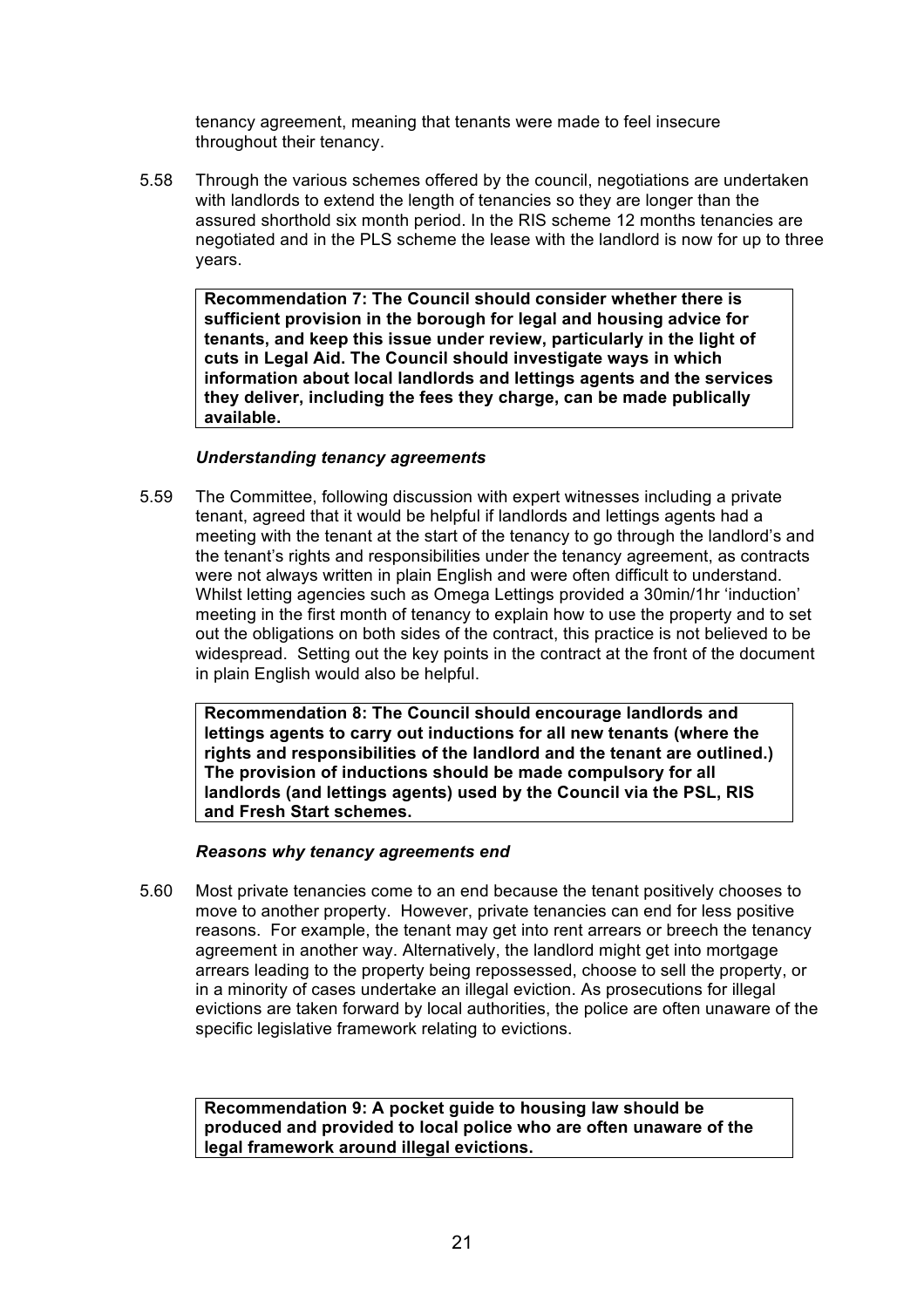- 5.61 Taking a case to court costs the council significant time and money and because severe penalties are rarely issued, such action is unlikely to act as a deterrent. For this reason the council has not taken forward any prosecutions for some time, but mediation has been provided, together with assistance in getting injunctions for the reinstatement of tenants.
- 5.62 For those clients supported into the private rented sector by the Housing Needs team, the most common cause of tenancy failure is rent arrears and damage to the property/ poor conduct of the tenant. Although problems with Housing Benefit claims can be an issue, the Housing Needs team is normally able to look into the case quickly, establish that the client was not at fault and work with the Housing Benefit team to get the payments made. Sometimes clients who do not want to be in the private rented sector will not work to sustain their placement.
- 5.63 Demetrios Antoniou from Omega Lettings reported to the Committee that some solicitors were automatically issuing disrepair notices in the case of rent arrears, even if there was no disrepair issue, which was taking up a lot of court time and landlord time and stretching out the non-payment of rent period.

## *Anti-Social Behaviour*

- 5.64 Tenancies may end because of anti-social behaviour on the part of the tenant. At its September evidence session, the Committee heard from a local lettings agent, Demetrios Antoniou, that his agency would send two warning letters prior to eviction being sought. Arthur Klein, a local private landlord, reported that, if other means failed, a section 21 notice would be issued to secure eviction.
- 5.65 As part of the review, the Committee considered a written submission from a member of the public who was suffering from anti-social behaviour (ASB) perpetrated by private tenants, where the landlord refused to take action. It was accepted that, in this instance, there was very little the council could do. It was suggested that affected neighbours should be advised to keep a diary to evidence the ASB and present this to the landlord and the police.

**Recommendation 10: The Committee supports the ongoing provision of the noise abatement service in its current form and believes there should be a single number for reporting ASB in the borough, regardless of tenure; and the information reported should be passed on to relevant housing providers or private landlords as appropriate.**

## *Buy to let landlords*

- 5.66 Although the recession initially saw the number of buy to let investors fall, current high rent levels are encouraging more investment and new mortgage products on the market are likely to increase this area of the private rented sector. Upcoming EU regulation of buy to let mortgages will see mortgages advanced on the basis of both assessed rental income and the landlord's income, whereas at the moment it is based on assessed rental income only. Again, this is likely to bring more buy to let landlords into the market.
- 5.67 A large proportion of the workload of the Housing Rights Team relating to harassment and illegal eviction relates to buy to let landlords. By their nature, these landlords are not professional landlords and they are sometimes ignorant of their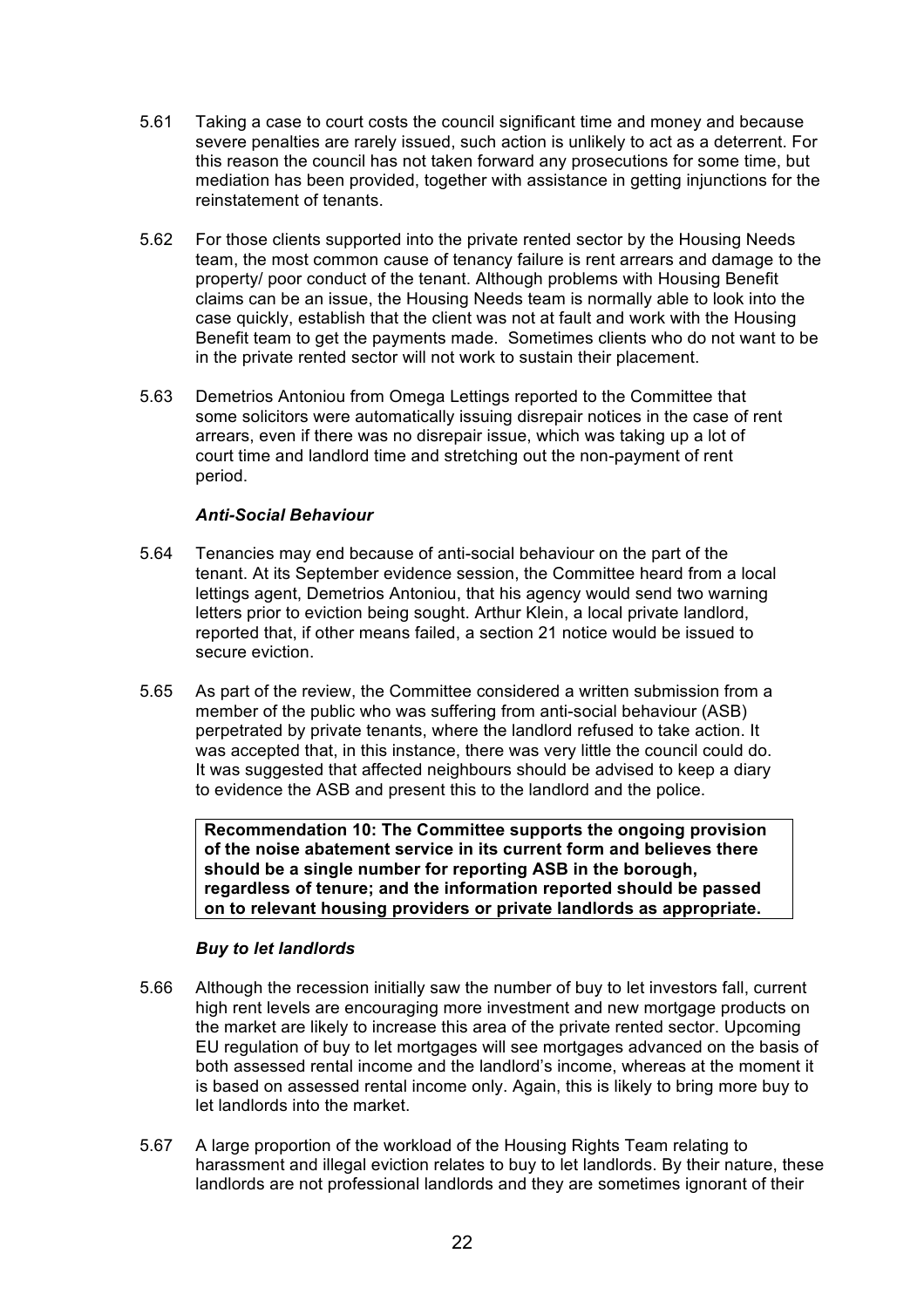legislative responsibilities. Buy to let landlords are also more likely to sell or lose their properties than other landlords. They are often subject to an 'all monies charge' in their mortgage agreement, meaning that the lender secures all debt against the mortgaged property, including any additional borrowing such as personal loans or overdrafts. This means they are entitled to repossess the property should the borrower default in any area. Banks can also repossess if the value of the property drops into negative equity.

5.68 In the case of private landlords falling behind in their mortgage payments, the council, if made aware of the situation, tries to work with the lender, landlord and tenant to resolve the situation. This might involve (a) assisting the tenant directly by negotiating with the lender to allow the tenant to remain in the property after the bailiff's notice, to provide extra time for finding alternative accommodation; or (b) assisting the landlord (to assist the tenant) by using the mortgage rescue scheme or getting the lender to repackage the loan. The Housing Options Service has a debt advice officer who can provide specific advice in such cases.

## *Advice and assistance*

- 5.69 The Housing Rights team has two specialist housing advisors who can offer advice to private tenants, including advice on tenancy agreements, deposits, landlord responsibilities, housing conditions, harassment and illegal eviction. All housing options officers have training in landlord and tenant issues and have access to an online manual to guide them, linked to local and national leaflets.
- 5.70 There are a range of agencies and groups that also provide support for, and have influence on, the private rented sector. Locally this includes Lewisham Citizens Advice Bureau and various local lettings agencies. Nationally, there are a wide variety of organisations including the Association of Residential Lettings Agents, the National Landlords Association and the Federation of Private Residents' Associations.
- 5.71 At its September evidence session the Committee heard from Rachel Braverman, Joint Chief Executive of Lewisham CAB, who reported that the main housing related problems reported to Lewisham CAB were illegal evictions, harassment, the retention of deposits, the non-registering of deposits, agents taking a number of deposits for the same property and tenants being evicted because the landlord has fallen behind on mortgage payments.

**Recommendation 11: The Council should adopt a more proactive approach to enforcement and prosecution of the worst landlords, taking into account what is legally possible and with regard to the relative costs and benefits:**

**(a) The Council should consider escalating to enforcement action where landlords do not quickly respond to informal action in connection with poor housing conditions and disrepair; and to prosecution where they fail to respond to enforcement action and/or a landlord is known to be a serial offender. The council should aim to prosecute in all cases where landlords have illegally evicted tenants and the tenants have not been immediately readmitted to their homes following contact with the landlord by the council and/or a tenant has been unable to access their accommodation overnight.**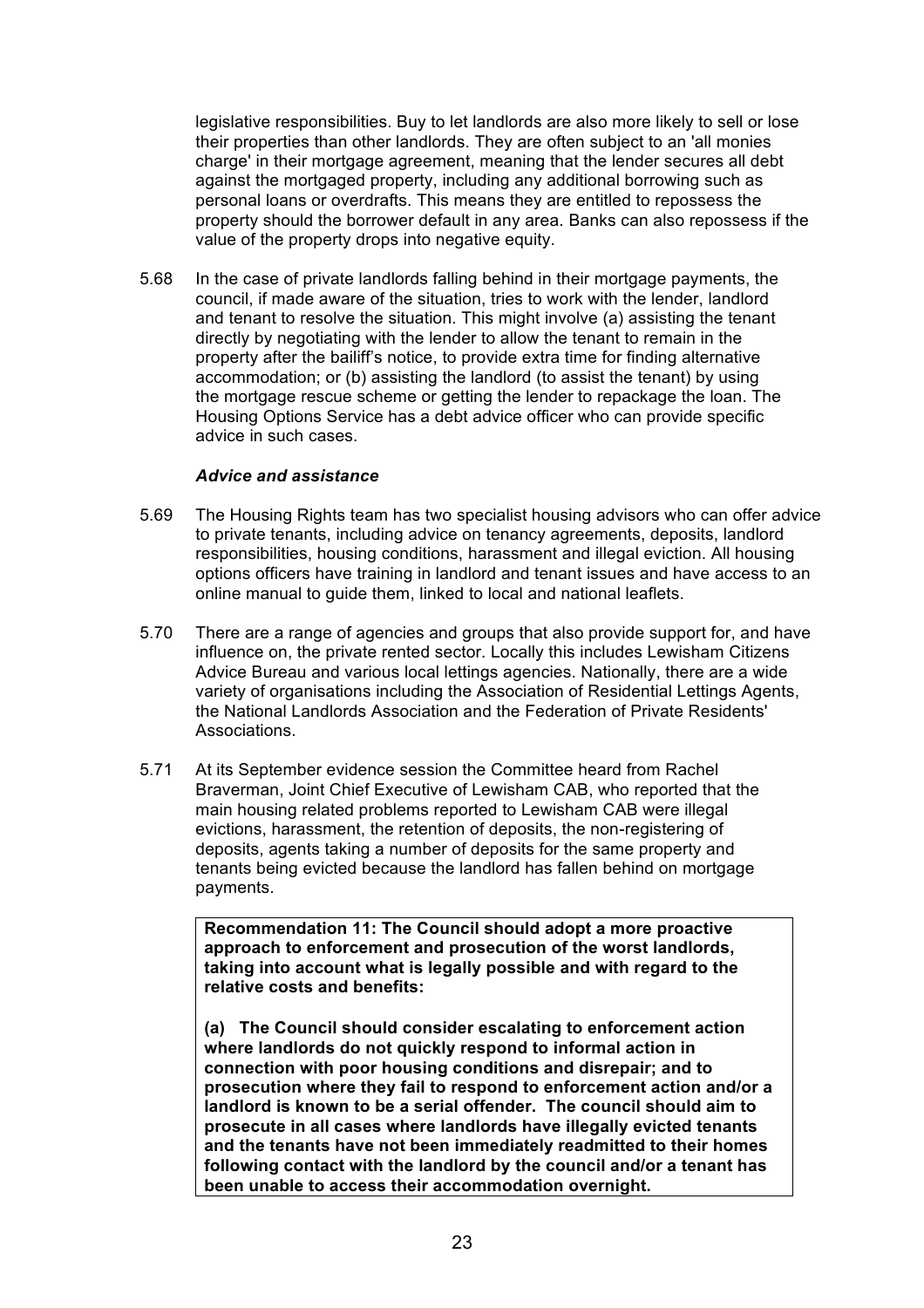**(b) The Council should ensure that sufficient resources are available to support prosecutions of rogue landlords, and should seek so far as possible to ensure that prosecution provides an effective remedy for tenants and for the community, in pushing for penalties that reflect the impact of the offence on the tenant or on the community. This may be achieved by way of a community or victim impact statement being prepared as part of the evidence given to the court or tribunal.** 

**(c) The Council should celebrate successful prosecutions of rogue landlords and publicise its successes in the local press and news media and in Lewisham Life (including the e-edition).** 

## *Changes to the Local Housing Allowance and welfare benefit*

5.72 Private sector rented accommodation is becoming less financially viable and therefore less secure for many residents on housing benefit because, from April 2011, the Local Housing Allowance (LHA) (used to calculate how much housing benefit an individual or family is entitled to if they rent their home from a private landlord) has been subject to caps on the maximum LHA payable for each property size:

£250 for a one-bed property £290 for a two-bed property £340 for a three-bed property £400 for a four-bed (or larger) property.

The £15 per week excess payment<sup>23</sup> has also been removed and the LHA maximum permitted payment has moved from the  $50<sup>th</sup>$  percentile of local market rents to the  $30<sup>th</sup>$  percentile<sup>24</sup>.

- 5.73 Looking to the future, from April 2012 single room rent restrictions will be extended to all single claimants and couples under 35 (it is currently under 25) meaning that their housing benefit will be restricted to the 'shared room' rate as opposed to the rate for a self-contained one bedroom property. The impact this will have generally, but especially on persons with special needs such as Multi-Agency Public Protection Arrangements (MAPPA) and Drug Intervention Project (DIP) clients is a serious concern. As there are no exemptions currently proposed, the likely numbers of special needs persons impacted are being gathered by the SHIP service and other directorates/services.
- 5.74 For Lewisham, the most significant LHA change being introduced is setting the LHA levels at the 30th percentile. It is estimated that 5,111 households will be affected. The average reduction is £12.97 per week and this will result in a total reduction of £3.44m. However, research to date indicates that only a small number of vulnerable families in Lewisham will need financial support to prevent them from a forced move due to the LHA impact on their rent level. Discretionary Housing Payments could be used to 'top up' LHA payments, but how many vulnerable households can be sustained this way will depend on how many there are. The Council submitted a bid to the Department for Work

<sup>&</sup>lt;sup>23</sup> Tenants had been eligible for a £15 weekly payment if they found a property to rent at less that the weekly LHA – this was stopped in April 2011, although for individuals receiving the payment it will stop on their anniversary date (after April 2011).

<sup>24</sup> Although for existing claims there is a period of transitional protection which means the earliest a claim will be affected is January 2012.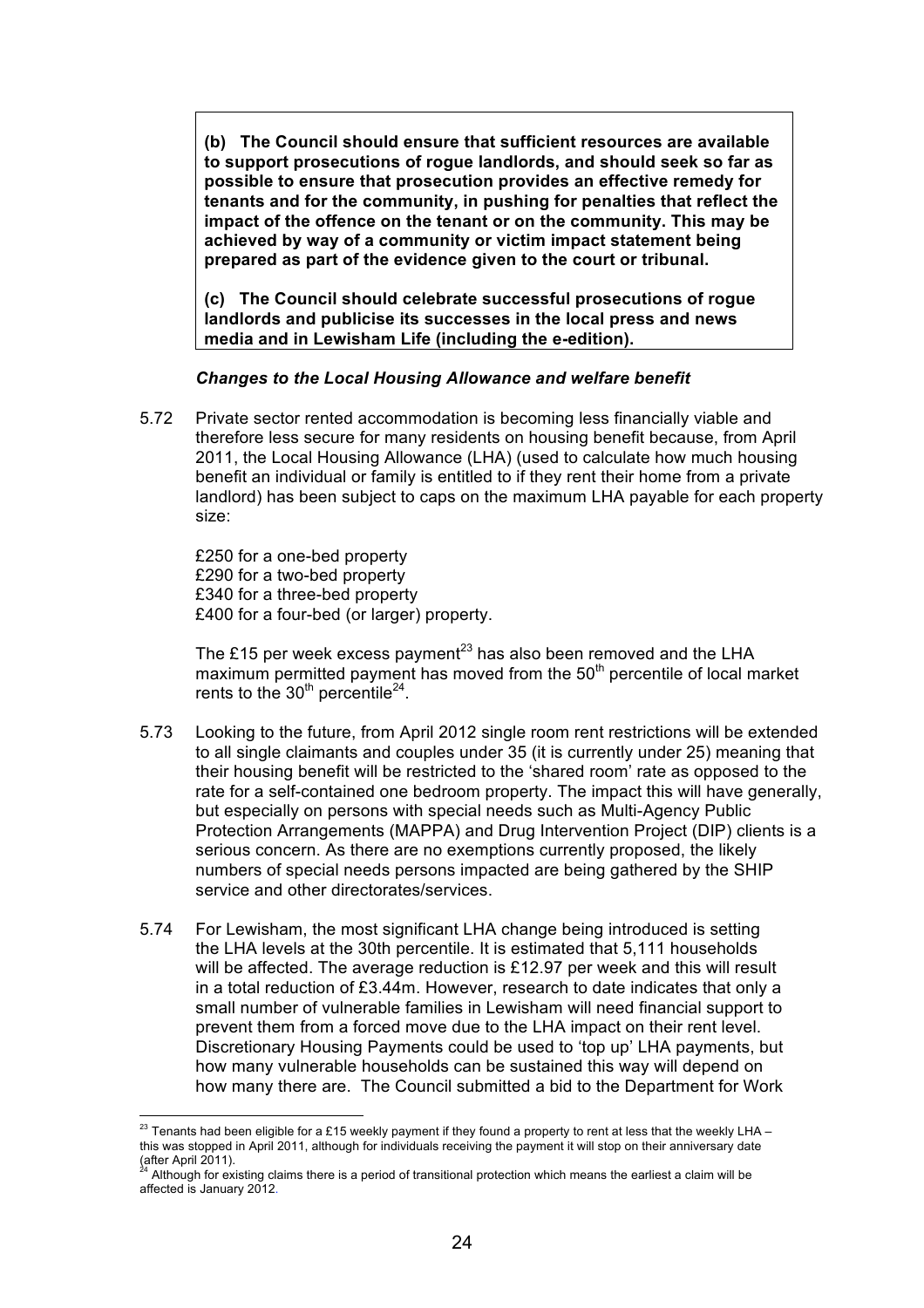and Pensions (DWP) for funding for a support officer to visit vulnerable households affected by the changes, but unfortunately this was unsuccessful.

5.75 The Government is hopeful that the LHA changes will encourage landlords to reduce rents accordingly. However, anecdotal evidence across the private rented sector community both locally and online indicates that many landlords resent this and would rather move away from Housing Benefit tenants.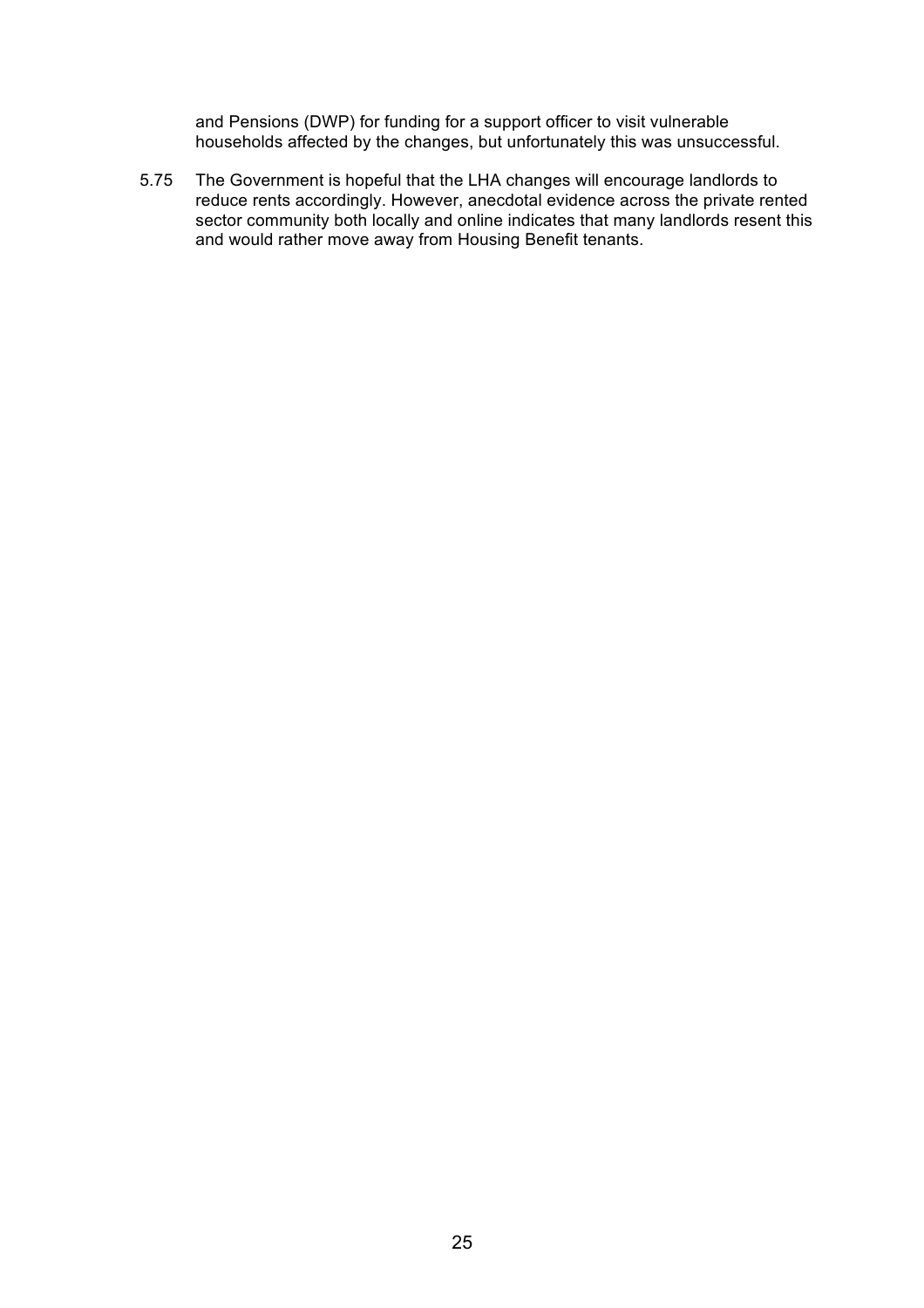## **6. Recommendations**

- 6.1 The Committee would like to make the following recommendations:
	- 1. The Committee welcomes the potential development of a single unit within the Council to deal with all private rented sector housing in the borough. The services that this unit will be able to provide to private sector tenants requiring advice and assistance should be well publicised. Consideration should also be given to setting up a users forum, to allow private tenants to provide feedback to the unit on their experiences of privately renting and help shape the services provided by the new unit.
	- 2. The Housing Select Committee fully supports the establishment of a social lettings agency, either for Lewisham or sub regionally, and asks to be kept updated on all progress made in relation to this.
	- 3. Regular landlord information days should be held by the Council, with smaller landlords in particular encouraged to attend, to ensure that local landlords are aware of their rights and responsibilities under the law.
	- 4. The proposals being taken forward by the Mayor of London, in partnership with London Councils, for the introduction of a 'Decent Homes' kitemark scheme for the private rented sector should be supported. If introduced, acquiring the kitemark should be compulsory for all landlords used by the Council via the PSL, RIS, Fresh Start schemes.
	- 5. The Council should consider whether Lewisham should adopt an Additional Licensing Scheme for HMOs to drive up standards and tackle anti-social behaviour.
	- 6. The London Landlord Accreditation Scheme (LLAS) should be promoted and made compulsory for all landlords used by the Council via the PSL, RIS, Fresh Start schemes and landlords used to provide emergency temporary accommodation.
	- 7. The Council should consider whether there is sufficient provision in the borough for legal and housing advice for tenants, and keep this issue under review, particularly in the light of cuts in Legal Aid. The Council should investigate ways in which information about local landlords and lettings agents and the services they deliver, including the fees they charge, can be made publically available.
	- 8. The Council should encourage landlords and lettings agents to carry out inductions for all new tenants (where the rights and responsibilities of the landlord and the tenant are outlined.) The provision of inductions should be made compulsory for all landlords (and lettings agents) used by the Council via the PSL, RIS and Fresh Start schemes.
	- 9. A pocket guide to housing law should be produced and provided to local police who are often unaware of the legal framework around illegal evictions.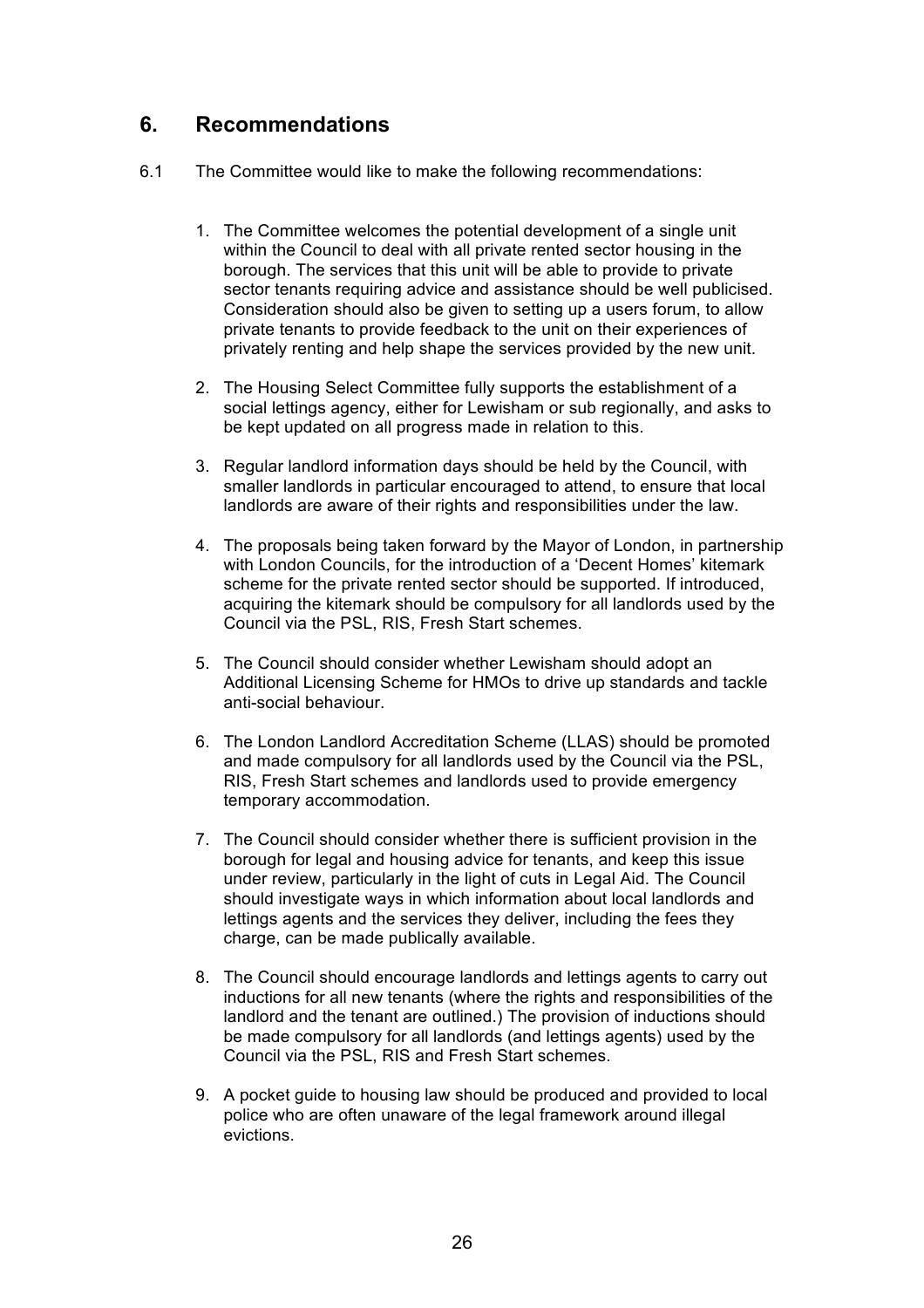- 10. The Committee supports the ongoing provision of the noise abatement service in its current form and believes there should be a single number for reporting ASB in the borough, regardless of tenure; and the information reported should be passed on to relevant housing providers or private landlords as appropriate.
- 11. The Council should adopt a more proactive approach to enforcement and prosecution of the worst landlords, taking into account what is legally possible and with regard to the relative costs and benefits:

(a) The Council should consider escalating to enforcement action where landlords do not quickly respond to informal action in connection with poor housing conditions and disrepair; and to prosecution where they fail to respond to enforcement action and/or a landlord is known to be a serial offender. The council should aim to prosecute in all cases where landlords have illegally evicted tenants and the tenants have not been immediately readmitted to their homes following contact with the landlord by the council and/or a tenant has been unable to access their accommodation overnight.

(b) The Council should ensure that sufficient resources are available to support prosecutions of rogue landlords, and should seek so far as possible to ensure that prosecution provides an effective remedy for tenants and for the community, in pushing for penalties that reflect the impact of the offence on the tenant or on the community. This may be achieved by way of a community or victim impact statement being prepared as part of the evidence given to the court or tribunal.

(c) The Council should celebrate successful prosecutions of rogue landlords and publicise its successes in the local press and news media and in Lewisham Life (including the e-edition).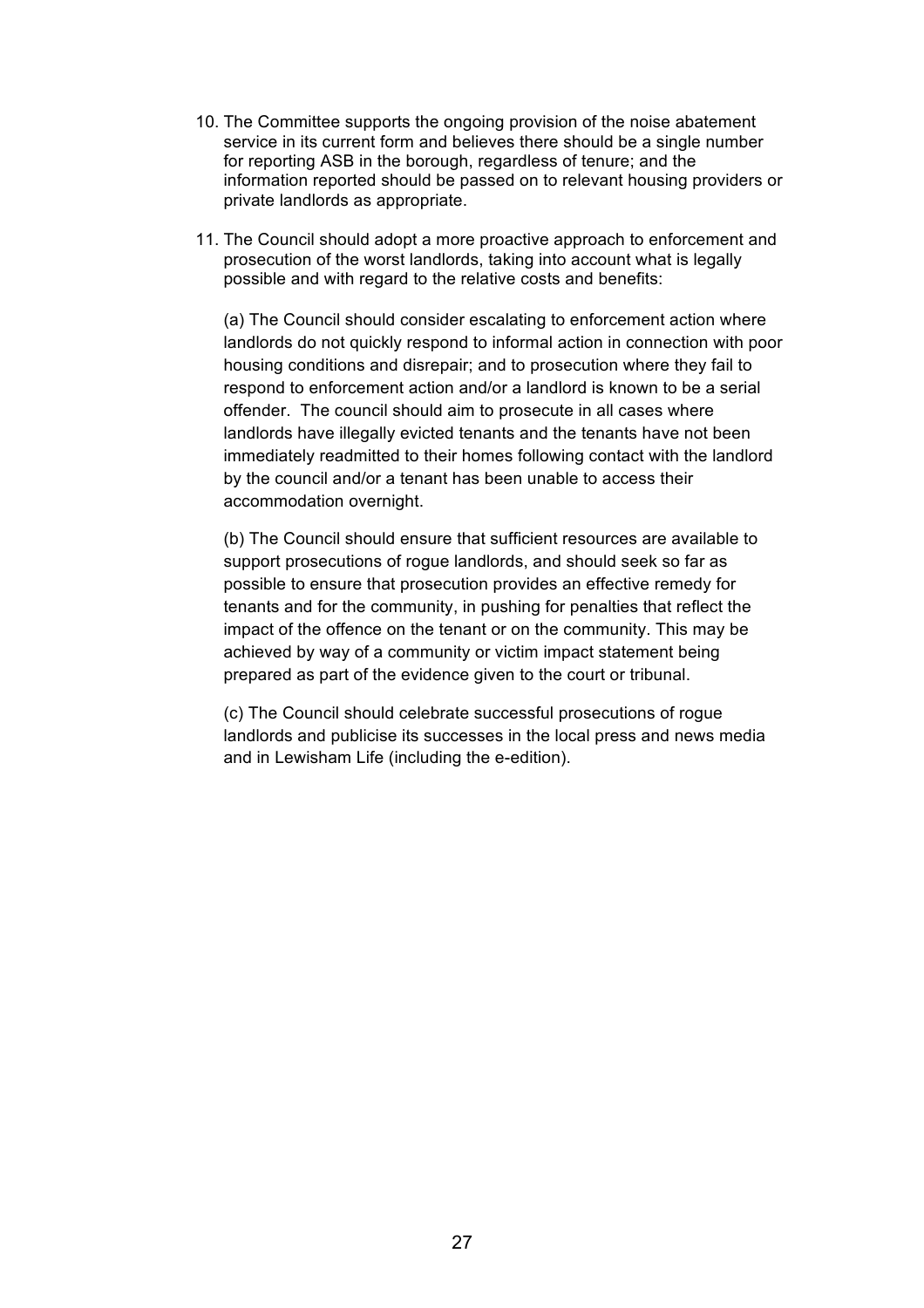## **Appendices**

Appendix A – Enforcement case studies

- Appendix B Summary of recent enforcement activity
- Appendix C Hazards covered by the HHSRS
- Appendix D Selective and additional licensing schemes
- Appendix E Types of tenancy agreements

## **References**

Let Down, CAB evidence on letting agents and their charges, May 2009

Lewisham Local Development Framework: Housing Market Assessment 2007-2008, December 2009

Lewisham Private Rented Sector Study, Opinion Research Services, February 2011

The Private Rented Sector: its contribution and potential, Julie Rugg and David Rhodes, 2008

The final report of the London Housing Investment Taskforce, May 2011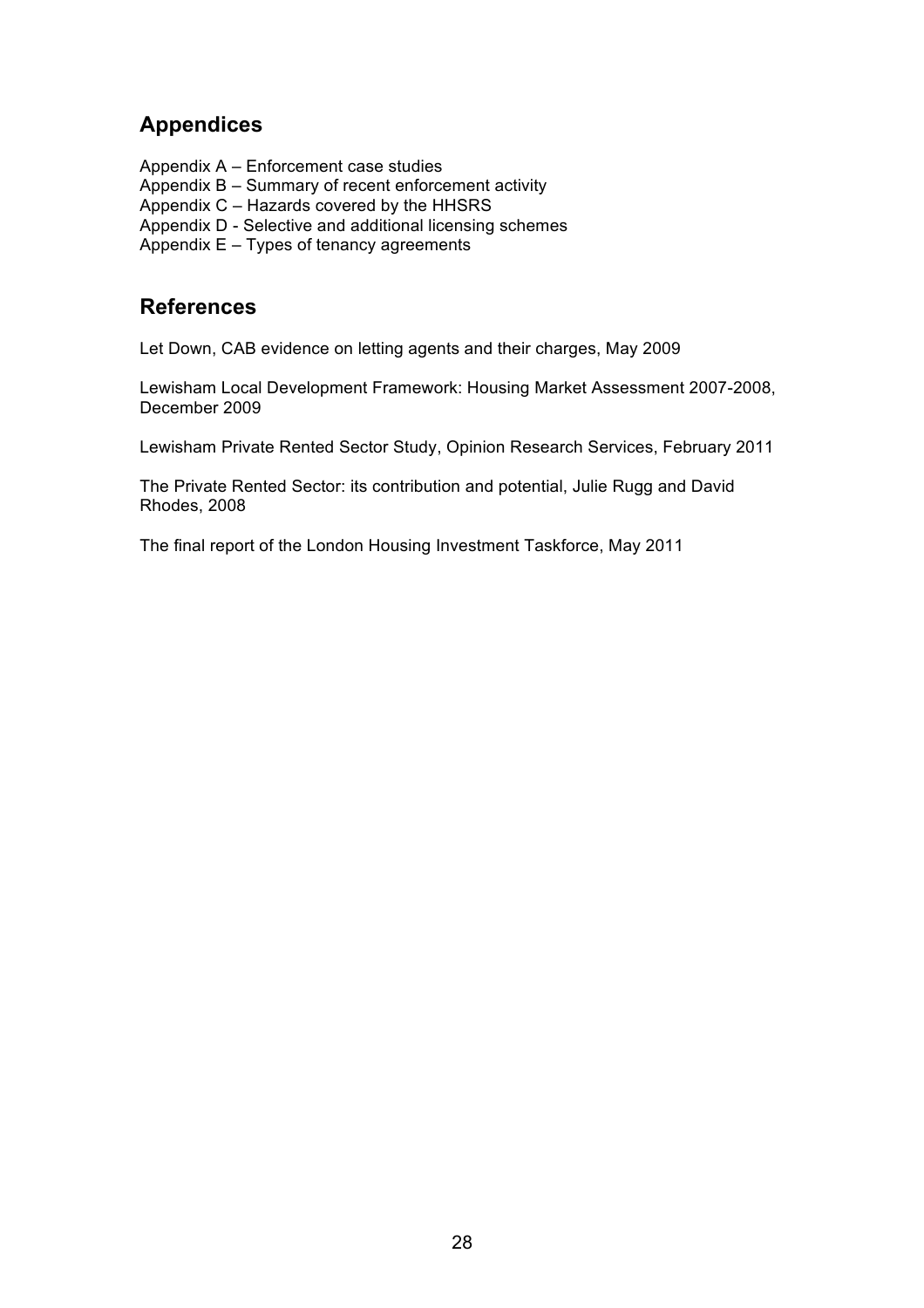## **Appendix A**

## **Enforcement Action - Case Study A**

#### Landlord fined for poor housing conditions

In 2010 the joint landlords and owners of a property in New Cross, together with their agent were prosecuted by Lewisham Council after officers found that their property failed to meet housing health and safety standards for a house in multiple occupancy. Complaints were received by the council that residents at the address were living in damp conditions, with no fire safety information or notices, unsafe wiring and with constant rat and cockroach infestations. The landlords were fined £3,000 and ordered to pay £1,008.60 in costs, for failing to meet health and safety regulations at an address in New Cross. The agent for the landlords was fined £2,000 and ordered to pay £788 costs.

The agent disagreed with the council about the conditions at the property and appealed against the Court's decision. In his defence he said that "damp, disrepair, absence of satisfactory fire precautions, rat and cockroach infestations and health and safety hazards are the usual things you are likely to find in any house in the UK, including hostels, hospitals, restaurants."

The agent's appeal was dismissed by the judge who said that the conditions in which the landlord had allowed the tenants to live in were "primitive" and an exploitation of tenants who could not fend for themselves. He ordered the agent to pay additional costs of £1,442.

#### **Enforcement Action - Case Study B**

#### Landlords prosecuted for failing tenants

In 2009, Lewisham Council prosecuted a landlord and agent for putting tenants' health and safety at risk and for failing to licence the property as a House in Multiple Occupation. Despite numerous attempts by the council they failed repeatedly to carry out repairs at the property and protect tenants in the event of a fire.

The landlord was prosecuted under Section 72(1) of the Housing Act 2004 for failing to licence the property. He was found guilty and fined  $E$  3,500 and ordered to pay costs of £1000. A payment of £100.00 was made on 23 June 2009, with the balance to be paid at £300.00 per month thereafter.

The managing agent was also prosecuted under Section 234(3) of the Housing Act 2004 for contraventions of the Management of Houses in Multiple Occupation (England) Regulations (No 372). He was fined £2500 and ordered to pay costs of £1000. The Judge was shown conditions including dangerous electrics, and concluded that they amounted to criminal negligence. There were bare wires and conditions which could have led to electrocution or fire. There were inadequate fire safety measures within the 4 storey property to safeguard tenants, and no means to give early detection and warning of fire. Such protection would have been required as part of the licence.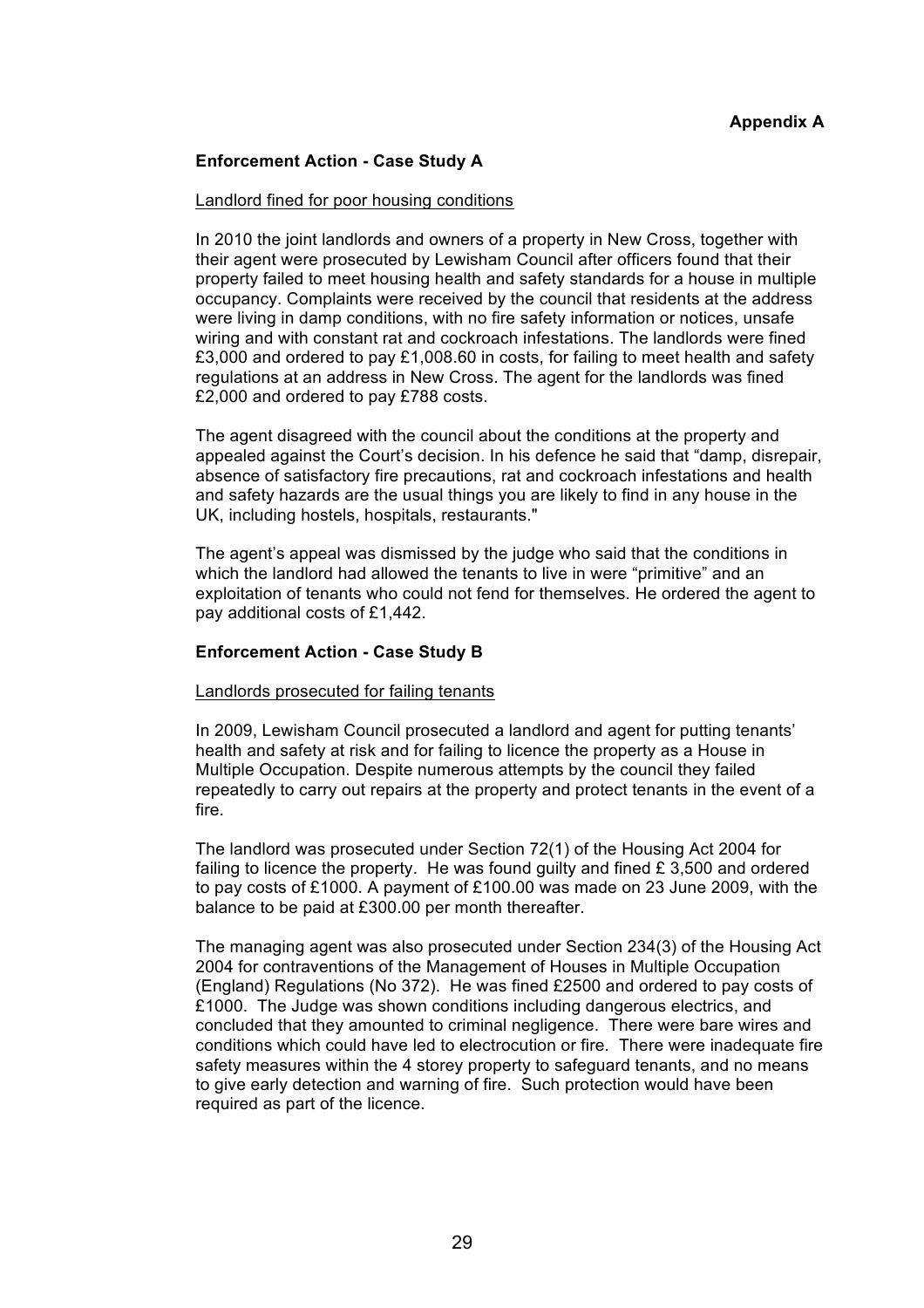## **Appendix B**

## **HHSRS enforcement activity and HMO licensing**

|                                                          | 2006/7         | 2007/8         | 2008/9         | 2009/10        | <b>Total</b>   |
|----------------------------------------------------------|----------------|----------------|----------------|----------------|----------------|
| <b>Complaints/enquiries received</b>                     | 507            | 509            | 530            | 533            | 2079           |
| <b>Properties inspected</b>                              | 333            | 340            | 426            | 453            | 1552           |
| <b>HHSRS assessments carried out</b>                     | 333            | 340            | 426            | 453            | 1552           |
| <b>Category 1 Hazards identified (overall)</b>           | 144            | 173            | 87             | 52             | 456            |
| <b>Excess Cold</b>                                       | 52             | 56             | 24             | 17             | 149            |
| Damp and mould growth                                    | 6              | 66             | 33             | 13             | 118            |
| Falling on level                                         | $\overline{7}$ | 11             | 5              | 6              | 29             |
| Falling on stairs                                        | 26             | 18             | 16             | 4              | 64             |
| <b>Improvement Notices Served</b>                        | 1              | 12             | 6              | 5              | 24             |
| <b>Prohibition Orders</b>                                | 0              | 0              | $\overline{2}$ | 1              | 3              |
| Of which Emergency Prohibition Orders                    | 0              | 0              | 1              | 1              | $\overline{2}$ |
| Emergency action performed by PSH                        | 0              | 0              | 0              | 0              | 0              |
| <b>Hazard Awareness Notice</b>                           | 0              | $\overline{2}$ | 3              | 4              | 9              |
| <b>Demolition Order</b>                                  | 0              | 0              | 0              | $\mathbf 0$    | 0              |
| <b>Clearance Order</b>                                   | $\mathbf 0$    | 0              | 0              | 0              | 0              |
| Orders complied with within timeframe specified in the o | $\mathbf 0$    | 0              | 0              | 0              | 0              |
| Orders enforced without prosecution                      | 0              | 0              | 0              | 0              | 0              |
| <b>Breaches prosecuted</b>                               |                | 0              | 1              | 1              | 3              |
| Convictions                                              |                | 0              | 1              | 1              | 3              |
| <b>Category 2 Hazards Identified (overall)</b>           | 268            | 276            | 114            | 57             | 715            |
| <b>Excess Cold</b>                                       | 7              | 8              | 0              | $\overline{2}$ | 17             |
| Damp and mould growth                                    | 68             | 74             | 28             | 11             | 181            |
| Falling on level                                         | 11             | 3              | $\overline{2}$ | $\overline{2}$ | 18             |
| Falling on stairs                                        | 10             | 4              | $\overline{2}$ | 1              | 17             |
| <b>Improvement Notices Served</b>                        | 0              | 0              | 0              | 0              | 0              |
| <b>Prohibition Orders</b>                                | 0              | 0              | $\mathbf 0$    | 0              | 0              |
| Of which Emergency Prohibition Orders                    | 0              | 0              | 0              | 0              | 0              |
| Emergency action performed by PSH                        | 0              | 0              | 0              | 0              | 0              |
| <b>Hazard Awareness Notice</b>                           | $\mathbf 0$    | 0              | 0              | 0              | 0              |
| <b>Demolition Order</b>                                  | $\mathbf 0$    | 0              | 0              | 0              | 0              |
| Orders complied with within timeframe specified in the o | $\mathbf 0$    | 0              | 0              | 0              | 0              |
| Orders enforced without prosecution                      | 0              | 0              | 0              | 0              | 0              |
| <b>Breaches prosecuted</b>                               | 0              | 0              | 0              | $\mathbf 0$    | 0              |
| Convictions                                              | 0              | 0              | 0              | $\mathbf 0$    | 0              |
| <b>HMO Licence applications received</b>                 | 82             | 27             | 31             | 30             | 170            |
| Licences granted                                         | 10             | 81             | 45             | 14             | 150            |
| Licences refused                                         | 0              | 0              | 0              |                | 1              |
| Properties inspected and found to be operating as        |                |                |                |                |                |
| unlicensed HMOs                                          | 0              | 0              | 0              | 3              | 3              |
| Properties subsequently licensed as a result             | 0              | 0              | 0              | 3              | 3              |
| Properties subsequently refused a licence                | 0              | O              | 0              | $\Omega$       | $\overline{0}$ |
| Prosecutions                                             | 0              |                | 1              |                | 3              |
| Convictions                                              | 0              |                | 1              |                | 3              |

Environmental Health Residential Team - Enforcement Activity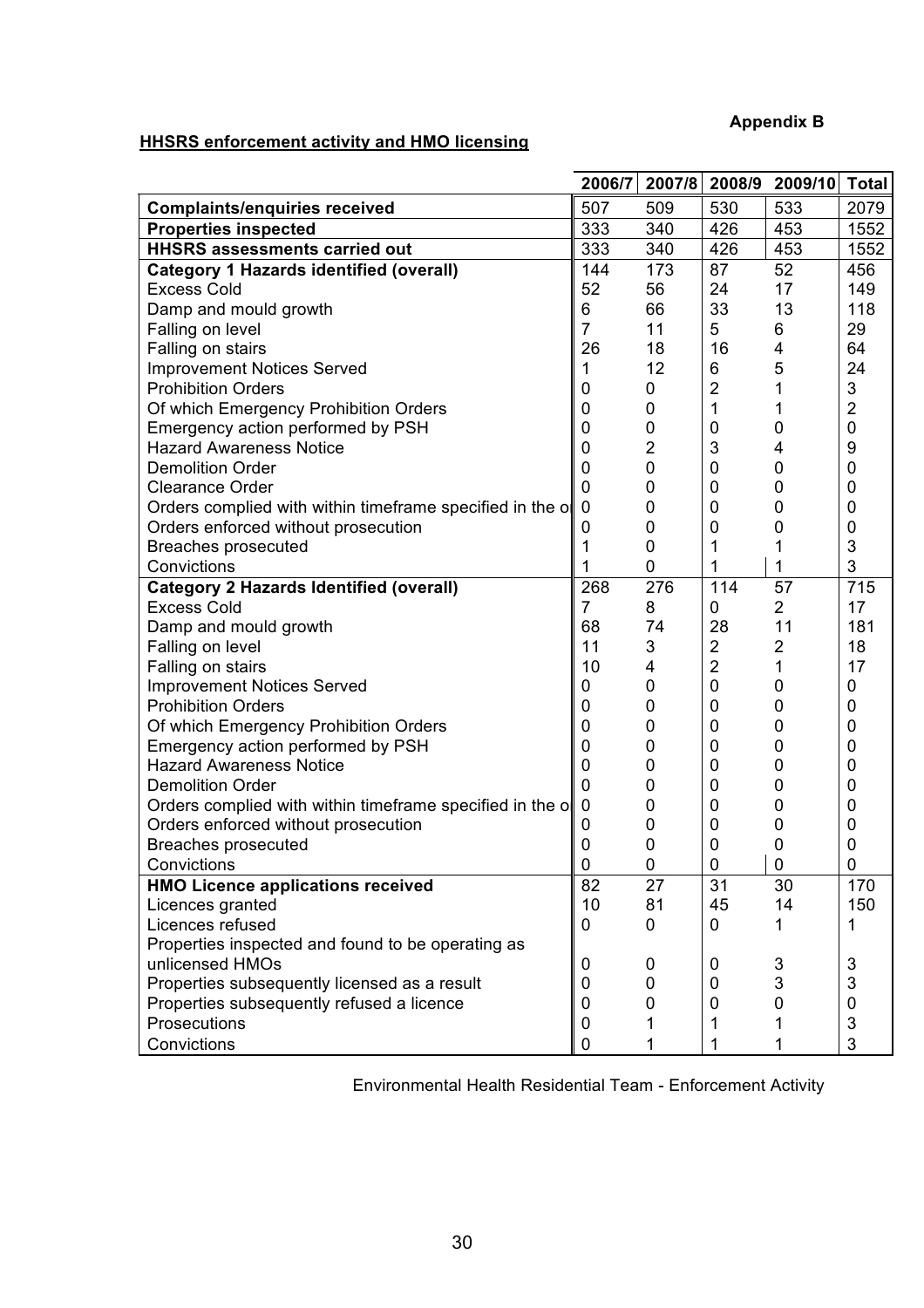## **Hazards covered by the HHSRS**

## **1. Damp & Mould Growth**

Threats to mental & physical wellbeing from living with dampness, mould & fungal growths and dust mites. *Most Vulnerable: 14 years or less*

## **2. Excess Cold**

Threats to health from exposure to sub-optimal indoor temperatures. *Most Vulnerable: 65 years plus*

## **3. Excess Heat**

Caused by excessively high indoor temperatures. *Most Vulnerable: 65 years plus*

## **4. Asbestos & MMF**

Caused by exposure to asbestos and manufactured mineral fibres (MMF). *Most Vulnerable: No specific group*

## **5. Biocides**

Threats to health from those chemicals used to treat mould growth and timber in dwellings. *Most Vulnerable: No specific group*

## **6. Carbon Monoxide & Fuel Combustion Products**

Hazards due to high levels of CO, NO2, SO2 & smoke in the atmosphere. *Most Vulnerable: For CO - 65 years plus, for NO2, SO2 & smoke – no specific group*

## **7. Lead**

Threats to health from the ingestion of lead. *Most Vulnerable: Under 3 years*

#### **8. Radiation**

Threats to health from radon gas, airborne, or dissolved in water. E.g., leakage from microwaves might be considered.

*Most Vulnerable: People aged 60-64 who have had a lifetime exposure to radon*

## **9. Uncombusted Fuel Gas**

The threat of asphyxiation due to fuel gas escaping into the atmosphere within a dwelling.

*Most Vulnerable: No specific group*

## **10. Volatile Organic Compounds**

VOC's are diverse group of organic chemicals which includes formaldehyde that are gaseous at room temperature, and are found in a variety of materials within the home.

*Most Vulnerable: No specific group*

## **11. Crowding and Space**

Health hazards linked to a lack of living space for sleeping and a normal family/household life. *Most Vulnerable: No specific group*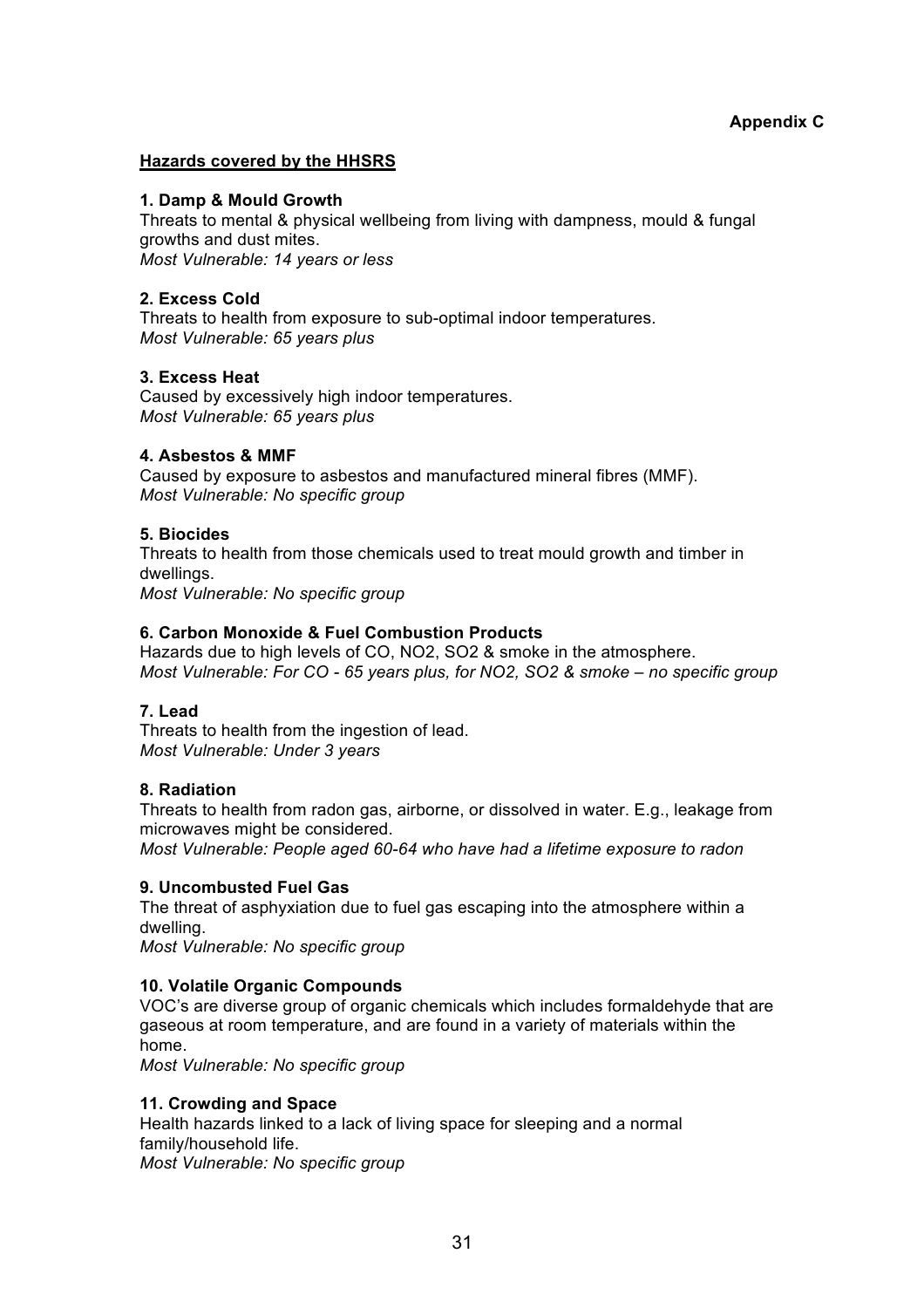## **12. Entry by Intruders**

Problems keeping a dwelling secure against unauthorised entry, and the maintenance of defensible space. *Most Vulnerable: No specific group*

## **13. Lighting**

Threats to physical and mental health linked to inadequate natural and/or artificial light. It includes the psychological effect associated with the view from the dwelling through glazing.

*Most Vulnerable: No specific group*

## **14. Noise**

Threats to physical and mental health caused by noise exposure inside the dwelling or within its cartilage.

*Most Vulnerable: No specific group*

## **15. Domestic Hygiene, Pests & Refuse**

Health hazards due to poor design, layout and construction to the point where the dwelling

cannot readily be kept clean and hygienic; access into and harbourage within dwelling for

pests; inadequate and unhygienic provision for storing and disposal of household waste.

*Most Vulnerable: No specific group*

## **16. Food Safety**

Threats of infection due to inadequate facilities for the storage, preparation and cooking of food. *Most Vulnerable: No specific group*

## **17. Personal Hygiene, Sanitation & Drainage**

Threats of infection and threats to mental health associated with personal hygiene, including personal washing and clothes washing facilities, sanitation and drainage. *Most Vulnerable: Under 5 years*

## **18. Water Supply for Domestic Purposes**

The quality and adequacy of the water supply for drinking and for domestic purposes such as cooking, washing, cleaning and sanitation. *Most Vulnerable: No specific group*

## **19. Falls Associated with Baths etc.**

Falls associated with a bath, shower or similar facility. *Most Vulnerable: 60 years plus*

## **20. Falls on the Level**

Falls on any level surface such as floors, yards and paths. It also includes falls associated with trip steps, thresholds or ramps, where the change in level is less than 300mm.

*Most Vulnerable: 60 years plus*

## **21. Falls Associated with Stairs and Steps**

Falls associated with stairs, steps and ramps where the change in level is greater than

300mm. It includes falls on stairs or internal ramps within the dwelling, internal common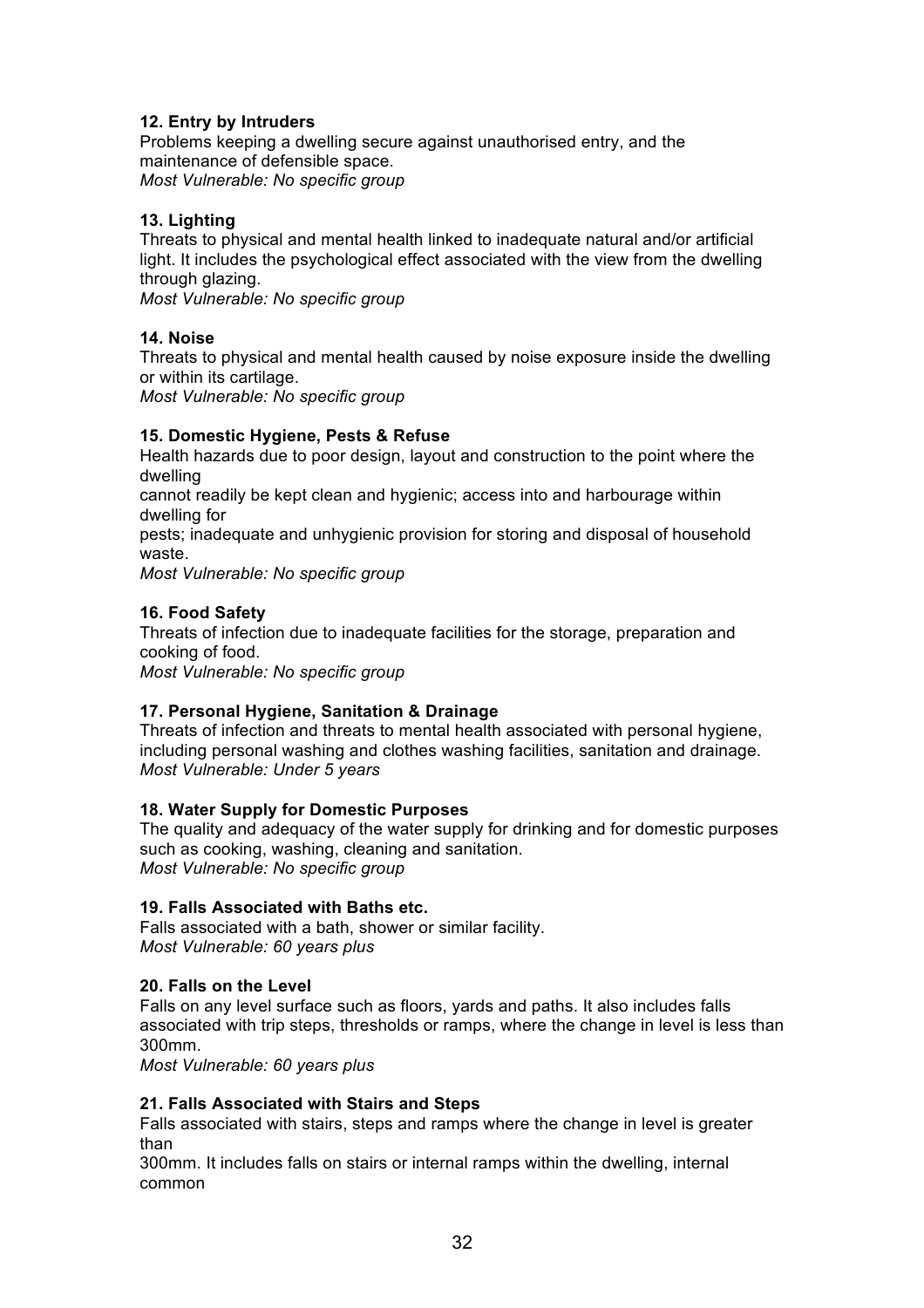stairs or ramps within a building, access to the dwelling and to shared facilities or means of escape in case of fire. It also includes falls over stair, step or ramp guarding (balustrading). *Most Vulnerable: 60 years plus*

## **22. Falls between Levels**

Falls from one level to another, inside or outside a dwelling, where the difference in levels is more than 300mm. For example, falls out of windows, falls from balconies or landings, falls from accessible roofs, into basement wells, and over garden retaining walls.

*Most Vulnerable: Under 5 years*

## **23. Electrical Hazards**

Hazards from electric shock or electricity burns, including from lightning strikes. *Most Vulnerable: Under 5 years*

## **24. Fire**

Threats from uncontrolled fire and smoke. It includes injuries from clothing catching alight, which appears to be common when people attempt to put out a fire. It does not include

clothing catching alight from a controlled fire by reaching across a gas flame or an open fire used for space heating.

*Most Vulnerable: 60 years plus*

## **25. Hot Surfaces & Materials**

Burns or injuries caused by contact with a hot flame or fire, and contact with hot objects or hot non-water based liquids, and scalds – injuries caused by contact with hot liquids and vapours. It includes burns caused by clothing catching alight from a controlled fire or flame.

*Most Vulnerable: Under 5 years*

## **26. Collision & Entrapment**

This includes risks of physical injury from: Trapping body parts in architectural features, e.g. trapping limbs or fingers in doors / windows; Colliding with objects e.g. glazing, windows, doors, low ceilings and walls. *Most Vulnerable: Under 5 years*

#### **27. Explosions**

Threat from the blast of an explosion, from debris generated by the blast, and from the partial or total collapse of a building as the result of an explosion. *Most Vulnerable: No specific group*

#### **28. Position & Operability of Amenities**

Threats of physical strain associated with functional space and other features at dwellings.

*Most Vulnerable: 60 years plus*

## **29. Structural Collapse & Falling Elements**

The threat of the dwelling collapsing, or a part of the fabric falling because of inadequate fixing or disrepair, or as a result of adverse weather conditions. Structural failure may occur internally or externally.

*Most Vulnerable: No specific group*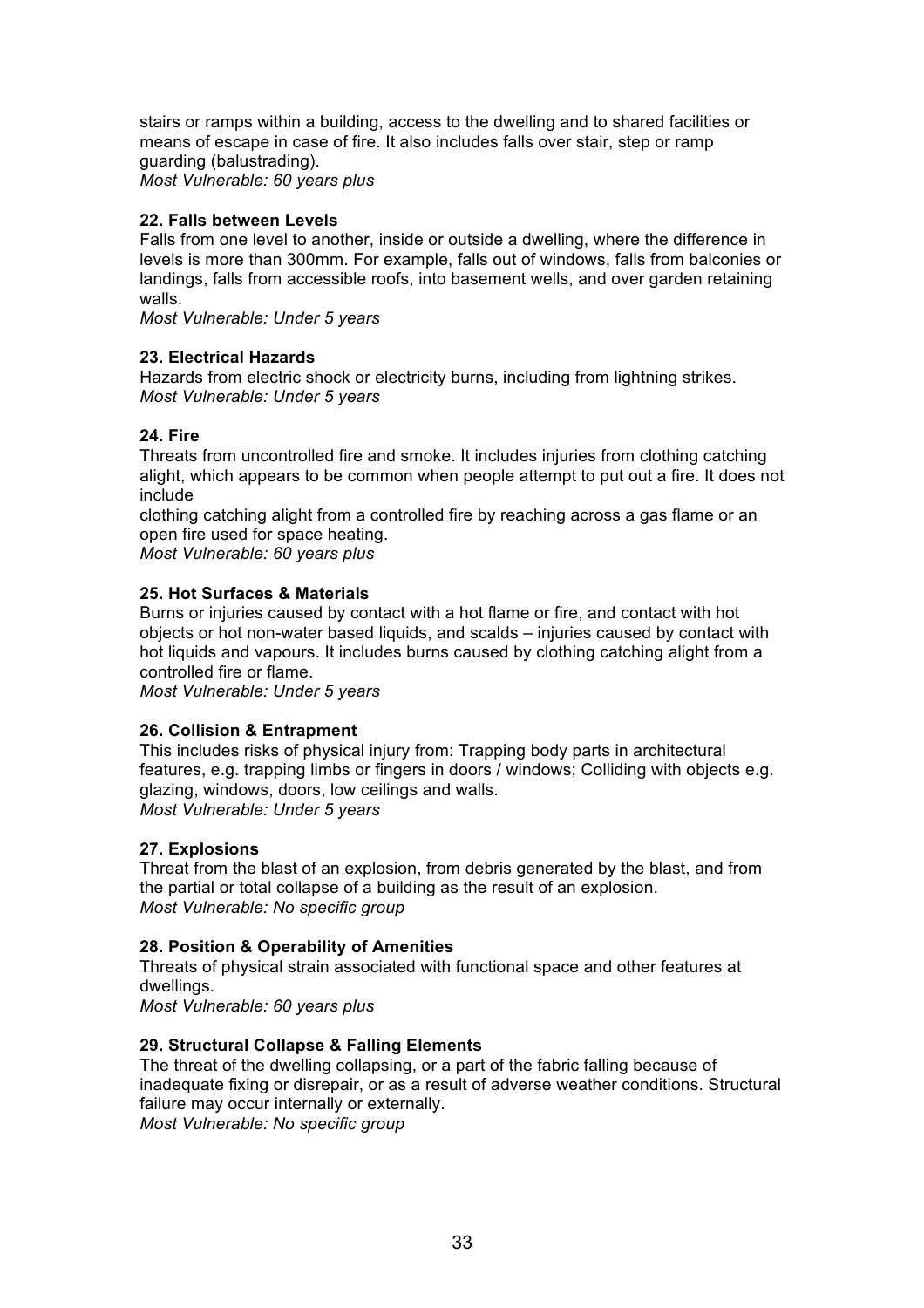## **Appendix D**

## **Discretionary Licensing Schemes**

|                                                     | <b>Additional</b>                                                                                                                                                                                                                                                                                                                                                                                                                                                             | Selective                                                                                                                                                                                                                                                                                                                                                                                                                                                                                                                                                                                                                                                                                                                                                                                                                                                                                                                        |
|-----------------------------------------------------|-------------------------------------------------------------------------------------------------------------------------------------------------------------------------------------------------------------------------------------------------------------------------------------------------------------------------------------------------------------------------------------------------------------------------------------------------------------------------------|----------------------------------------------------------------------------------------------------------------------------------------------------------------------------------------------------------------------------------------------------------------------------------------------------------------------------------------------------------------------------------------------------------------------------------------------------------------------------------------------------------------------------------------------------------------------------------------------------------------------------------------------------------------------------------------------------------------------------------------------------------------------------------------------------------------------------------------------------------------------------------------------------------------------------------|
| of<br>Types<br>properties<br>included               | Only HMOs can be licensed.<br>The designation must specify the number<br>of storeys in the property, households, and<br>occupiers of HMOs to be licensed. Some<br>buildings converted to self-contained flats<br>can be included, if mainly rented by<br>private landlords                                                                                                                                                                                                    | All private rented properties in the area will<br>need to be licensed.                                                                                                                                                                                                                                                                                                                                                                                                                                                                                                                                                                                                                                                                                                                                                                                                                                                           |
| Reasons for<br>introducing a<br>licensing<br>scheme | A significant proportion of HMOs are<br>poorly managed and cause or could cause<br>problems to occupiers or the public. The<br>problems will include at least one of the<br>following:<br>poor external conditions affecting<br>٠<br>the local environment<br>spatial overcrowding<br>• insufficient kitchen and bathroom<br>facilities<br>• ASB affecting other residents or<br>community<br>Poor management or bad practice<br>by the landlord is affecting the<br>tenants. | There must be evidence of low demand or<br>ASB.<br>Evidence for <b>low demand</b> should be shown by<br>trends in:<br>• value of properties<br>turnover of occupiers<br>$\bullet$<br>number of properties available to buy<br>$\bullet$<br>or rent and the time unoccupied.<br>The Council needs to be of the opinion that the<br>designation combined with other action in the<br>area will improve social and economic<br>conditions.<br>lf<br>ASB<br>(crime, nuisance<br>neighbours,<br>environmental crime), need to demonstrate<br>that the ASB in the area:<br>· is significant and persistent, and<br>causes a considerable adverse impact<br>• is attributable to private sector tenants<br>in the area<br>at least some landlords are failing to<br>deal with the problem.<br>The Council needs to be of the opinion that the<br>designation combined with other action in the<br>area will lead to a reduction in ASB. |
| Licence<br>conditions                               | Mandatory conditions for smoke alarms,<br>gas safety certificates, to ensure electrical<br>appliances and furniture are safe and that<br>tenancy agreements are provided for<br>tenants<br>Discretionary conditions can be applied for<br>management,<br>use, occupation,<br>the<br>condition and contents of the HMO.                                                                                                                                                        | Mandatory conditions as for additional HMO<br>scheme plus taking up references for new<br>tenants.<br>Discretionary conditions can be applied for the<br>management, occupation and use of the<br>property, including prohibition of the use of part<br>of the property.                                                                                                                                                                                                                                                                                                                                                                                                                                                                                                                                                                                                                                                         |

Reference: Approval steps for additional and selective licensing designations in England (Communities and Local Government December 2007).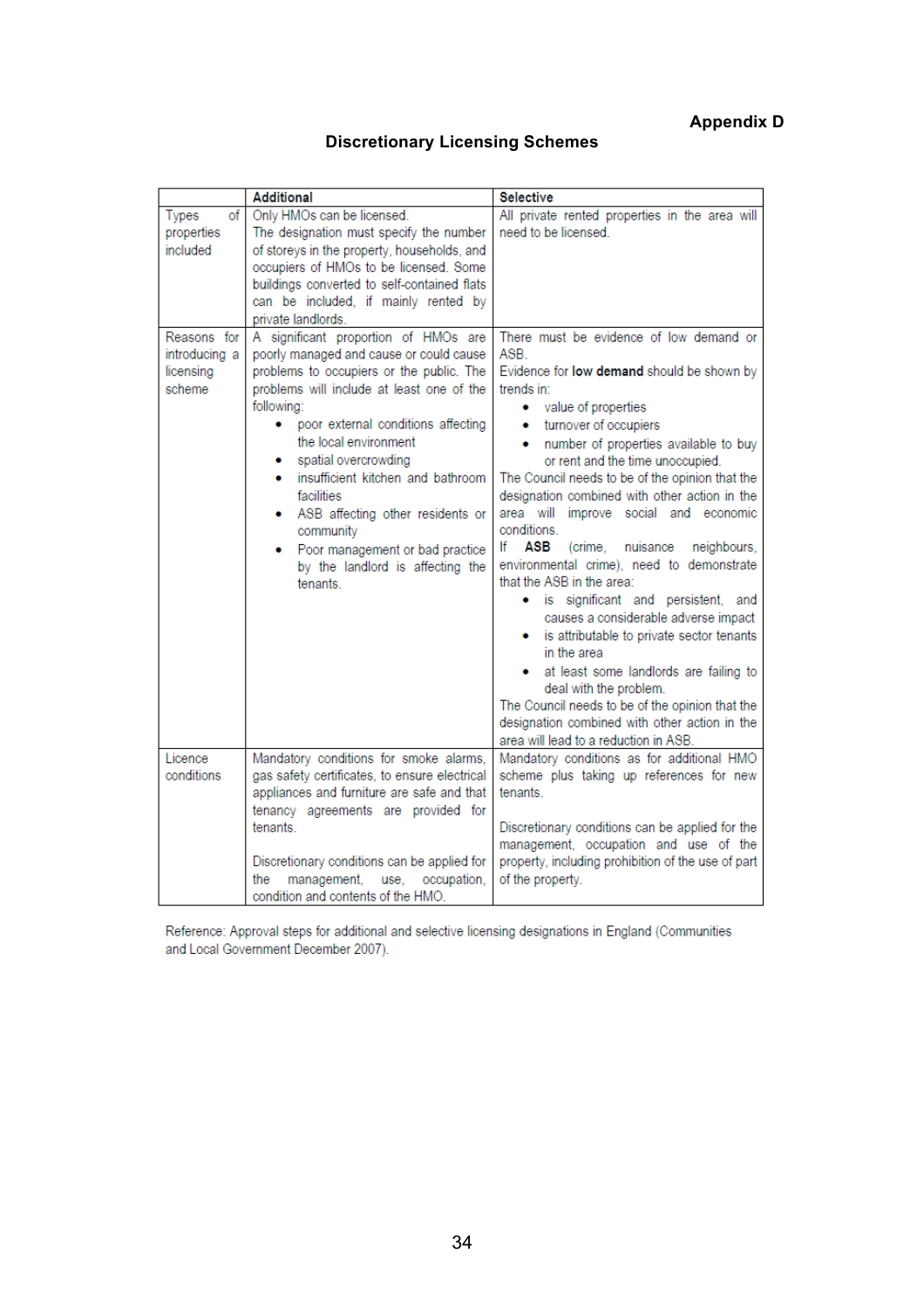## **Appendix E**

## **Types of tenancy agreement**

**Assured shorthold tenancies** allow landlords to let their property for a short period only and to regain the property 6 months after the beginning of the tenancy, provided that they give 2 months' notice requiring possession. For most residential tenancies created after 1997, this is the default type of tenancy created. The rent is agreed between the landlord and the tenant, and the tenant has little protection from fair rent controls. After the period of the tenancy agreement, the property automatically reverts back to the landlord; unless the landlord and tenant agree to a new tenancy. If, after the period of the tenancy has expired, the tenant does not go willingly, the landlord has to obtain a court order to evict the tenant.

**Assured tenancies** allow the tenant the right to renew the lease as long as he or she has not persistently breached the terms of the original lease. Therefore they offer more security as they give the tenant the right to remain in the property unless the landlord can prove to the court that he or she has grounds for possession. The lease contract is negotiated between the landlord and tenant for any rent and for any length of time and the terms and conditions of the lease stated in the contract are negotiable between the landlord and tenant. On renewal of the contract, a new rental payment may be negotiated. Failing an agreement, an open market rent may be applied. The tenant may claim compensation from the landlord if the landlord has been unreasonable when offering a new lease to the tenant.

A tenancy will not be an assured or assured shorthold tenancy if:

- The tenancy began before 15 January 1989.
- It is a business or holiday let.
- No rent or a very low or very high rent is charged.
- The landlord is a "resident landlord" .

Most residential lettings by non-resident private landlords which began before 15 January 1989 are **regulated tenancies**. A regulated tenant has certain important rights concerning the amount of rent he or she can be charged and security of tenure. With a regulated tenancy:

- The landlord cannot evict the tenant unless he or she gets a possession order from the courts, and the courts can grant an order only in certain circumstances.
- If the tenant dies his or her spouse will normally take over the regulated tenancy.
- Either the landlord or the tenant can apply to the rent officer for a fair rent to be registered.
- Once a rent is registered it is the maximum the landlord can charge until it is reviewed or cancelled.
- Even if a rent is not registered, the landlord can only increase the rent in certain circumstances.
- The landlord is usually responsible for major repairs.
- The landlord, or in some cases the tenant, can ask the local authority for a grant towards certain repairs and improvements

However, since 15 January 1989 most new lettings have been assured or shorthold tenancies and it is only possible to have regulated tenancies in very limited circumstances.

A lodger is a person who rents one or more rooms or part of a room from the home owner or tenant. Usually there is a formal arrangement in place that sets out the conditions of the arrangement. To be classed as a **lodging arrangement**, the lodging arrangement must provide that the landlord: